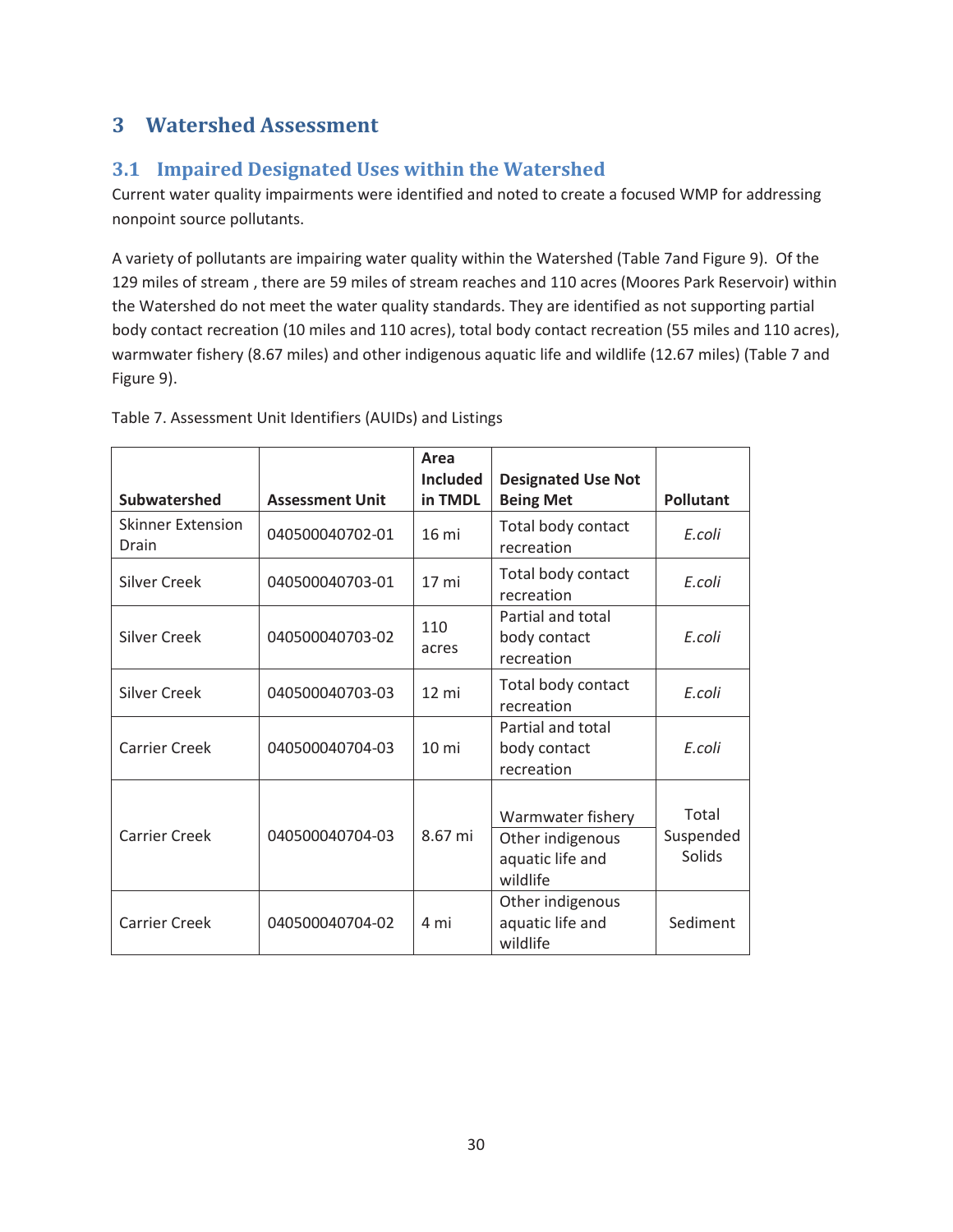

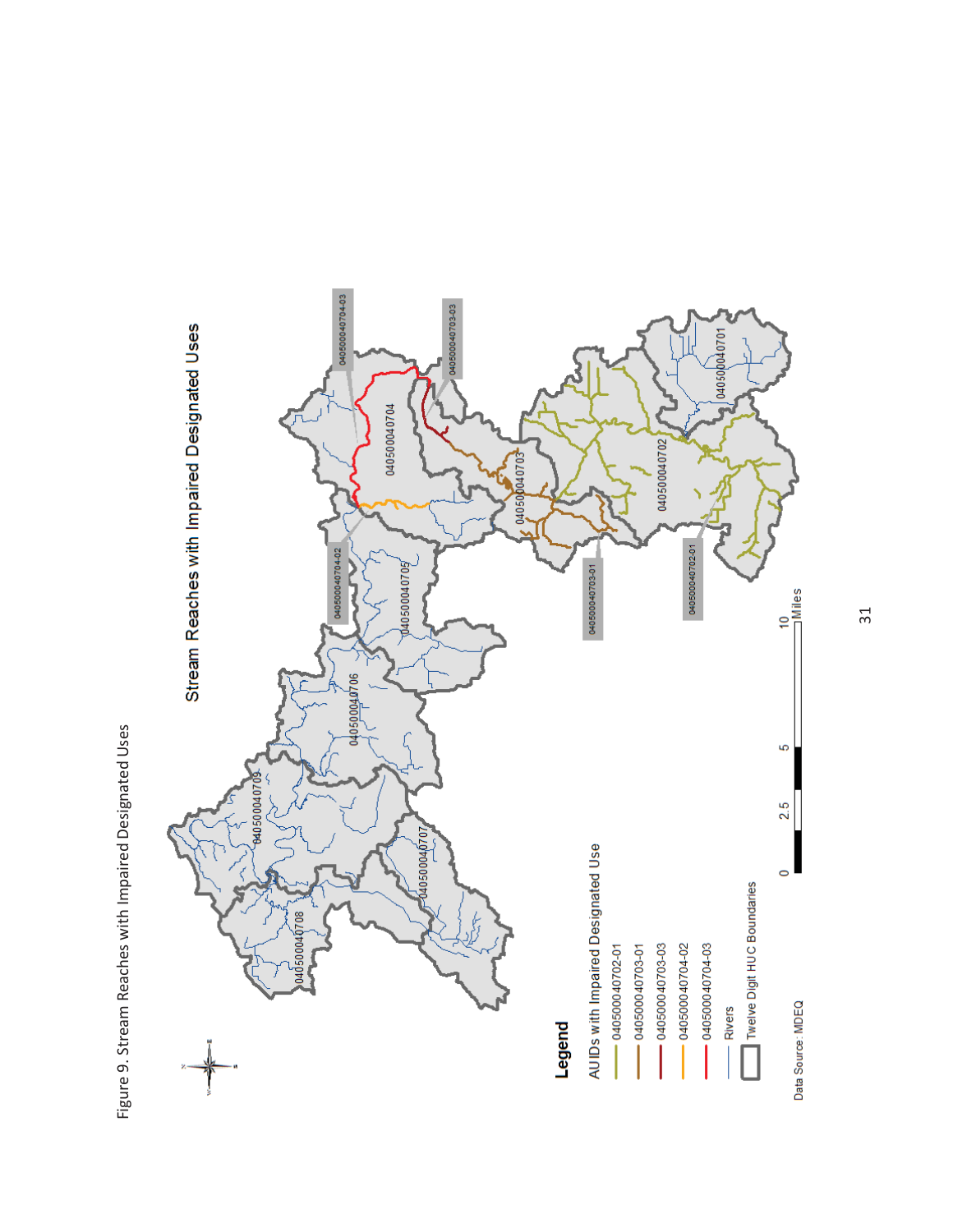### **3.1.1 Total Maximum Daily Loads (TMDL)**

As part of assessing the watershed, it was important to take into account existing water quality issues and impacted areas as currently identified by MDEQ. The Clean Water Act requires states to establish TMDLs for bodies of water that do not meet water quality standards. A TMDL is the total amount of a pollutant that can be discharged into a body of water, per day, without impairing water quality standards. In the Watershed, TMDLs exist for *E.coli* levels that exceed total or partial body contact (e.g., downtown Lansing and upstream to Eaton Rapids (55 miles and 110 acres)), and excessive sedimentation impairing aquatic indigenous life (e.g., Carrier Creek in Delta Township (4 miles)). A draft TMDL for low dissolved oxygen levels (e.g., portions of downtown Lansing, Lansing Township and Delta Township (8.67 miles)) is pending approval from EPA.

The following is a summary of the developed TMDLs in the Watershed:

*Skinner Extension Drain (AUID 040500040702-01), Silver Creek (AUID 040500040703-01, AUID 040500040703-03 and AUID 040500040703-02) and Carrier Creek Subwatersheds (AUID 040500040704- 03)* 

MDEQ published a TMDL for *E.coli* in portions of the Red Cedar River and Grand River Watersheds; including Sycamore, Sullivan, Squaw, and Doan Creeks (August 2012). In the Middle Grand River Watershed this TMDL spans 55 miles and 110 acres (Moores Park Reservoir). Monitoring carried out in 2009 by MDEQ staff and the Ingham County Health Department-Bureau of Environmental Health (ICHD-BEH) indicated that water quality standards (WQS) for total body contact (TBC) are not being met because of current *E. coli* levels. There are also occasional periods where partial body contact (PBC) standards are not being met.

DEQ monitoring data, collected between May 18, 2009 and August 31, 2009, indicated that all sites downstream of the Red Cedar River watershed exceeded TBC WQS 100% of the time. The Red Cedar makes up roughly 31% of the flow in the Grand River and is therefore a significant contributor of *E. coli* to the Middle Grand River Watershed.

Potential sources of *E. coli* loading to the TMDL area include illicit residential sewer connections, failing septic systems, biosolid and septage applications, agriculture operations, wildlife and pet waste, stormwater runoff and storm sewer discharges.

See Appendix 2 for the complete report.

#### *Carrier Creek Subwatershed (AUID 040500040704-02)*

In 2002, MDEQ developed a TMDL for Carrier Creek. Carrier Creek is located in Delta Township on the east side of Eaton County. Due to stream modifications made to support agricultural and urban land use, soil and stream bank erosion created excessive sedimentation. The sediment and changes in hydrology led to habitat loss and an aquatic life impairment. The TMDL developed covered 4 miles of Carrier Creek. The goal of the developed TMDL was to demonstrate a water quality attainment for biota using Procedure 51. Procedure 51 assesses macroinvertebrate communities and habitat quality.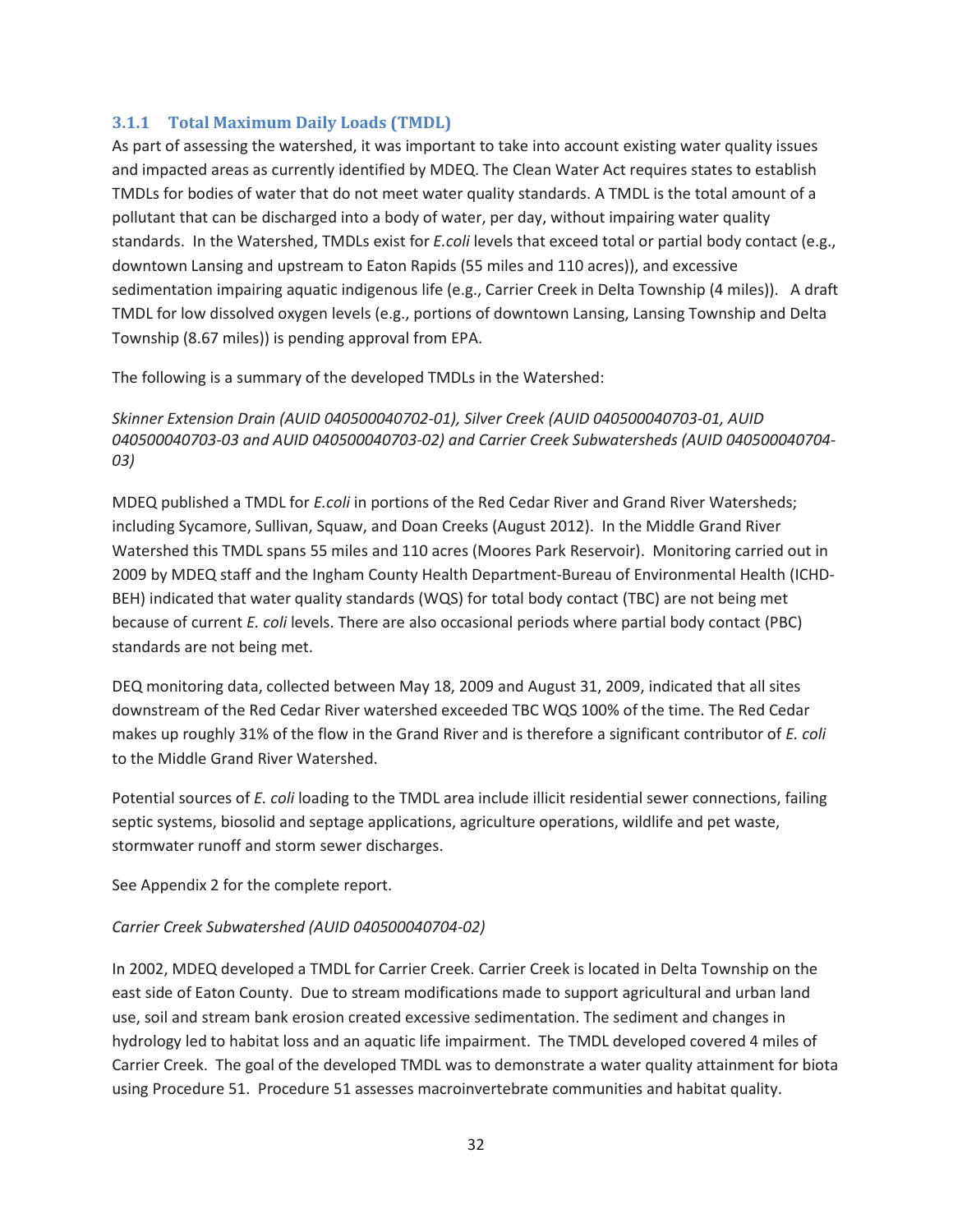As a result of the TMDL, a watershed management plan was created for Carrier Creek with emphasis on best management practices that minimize and control sediment loadings and buffer high water events by reestablishing the link between the creek's floodplain and adjacent wetlands.

Eaton County Drain Commissioner, Michigan Department of Transportation, MDEQ, U.S. EPA, Friends of Carrier Creek, Eaton County, and Delta and Windsor Townships, began an implementation project to stabilize the stream. The work completed consisted of narrowing and deepening an over wide channel, installing in-stream structures such as j-hooks, crossvanes and lunkers, and removing berms. Post restoration and habitat assessments were conducted in 2007 and 2011. Results show improvement in some areas, but concerns still remain. Currently, the TMDL is still in place and it is unclear as to whether or not the TMDL will be lifted due to the restoration project.

See Appendix 3 for the complete report.

#### *Draft Dissolved Oxygen: Carrier Creek Subwatershed (AUID 040500040704-03)*

Additionally, there is currently a draft TMDL for dissolved oxygen (DO) in the Grand River, Red Cedar River and tributaries. MDEQ sampled eleven sites located in the Watershed. The impacted areas within the Watershed are located in Carrier Creek, spanning 8.67 miles. MDEQ documented spatial and temporal DO variation in the Grand River. This data was also compared with past surveys. A modeling analysis was conducted which included background DO and water quality, and diurnal DO variation values. The modeling analysis shows that Total Suspended Solids (TSS) is the major cause of low DO in the TMDL reaches. DO concentrations are affected through increased Sediment Oxygen Demand (SOD) and algal and macrophyte photosynthesis and respiration through sorbed nutrients. The goal of the TMDL is to achieve a 51% reduction in TSS. MDEQ made several recommendations including best management practices, education, and policy changes.

MDEQ has proposed to submit the draft TMDL for DO to the EPA within the next one to two years (2014-2015).

See Appendix 4 for the complete draft report which includes maps of the TMDL reach and monitoring locations.

## **3.2 Watershed Water Quality Monitoring Data**

A thorough assessment of monitoring data collected within the Watershed was needed. A quality assurance project plan (QAPP) was created prior to the watershed monitoring to outline the procedures to collect valid and reliable data. The assessment encompassed the entire Watershed area, and focused specific types of monitoring in areas where TMDLs exist. Given the water quality concerns documented on the TMDL reaches of the mainstem, *E.coli* concentrations and bacterial source tracking were monitored on several tributaries to determine if upstream sources were contributing. Also, macroinvertebrate communities were evaluated along with physical and habitat characteristics in the Watershed.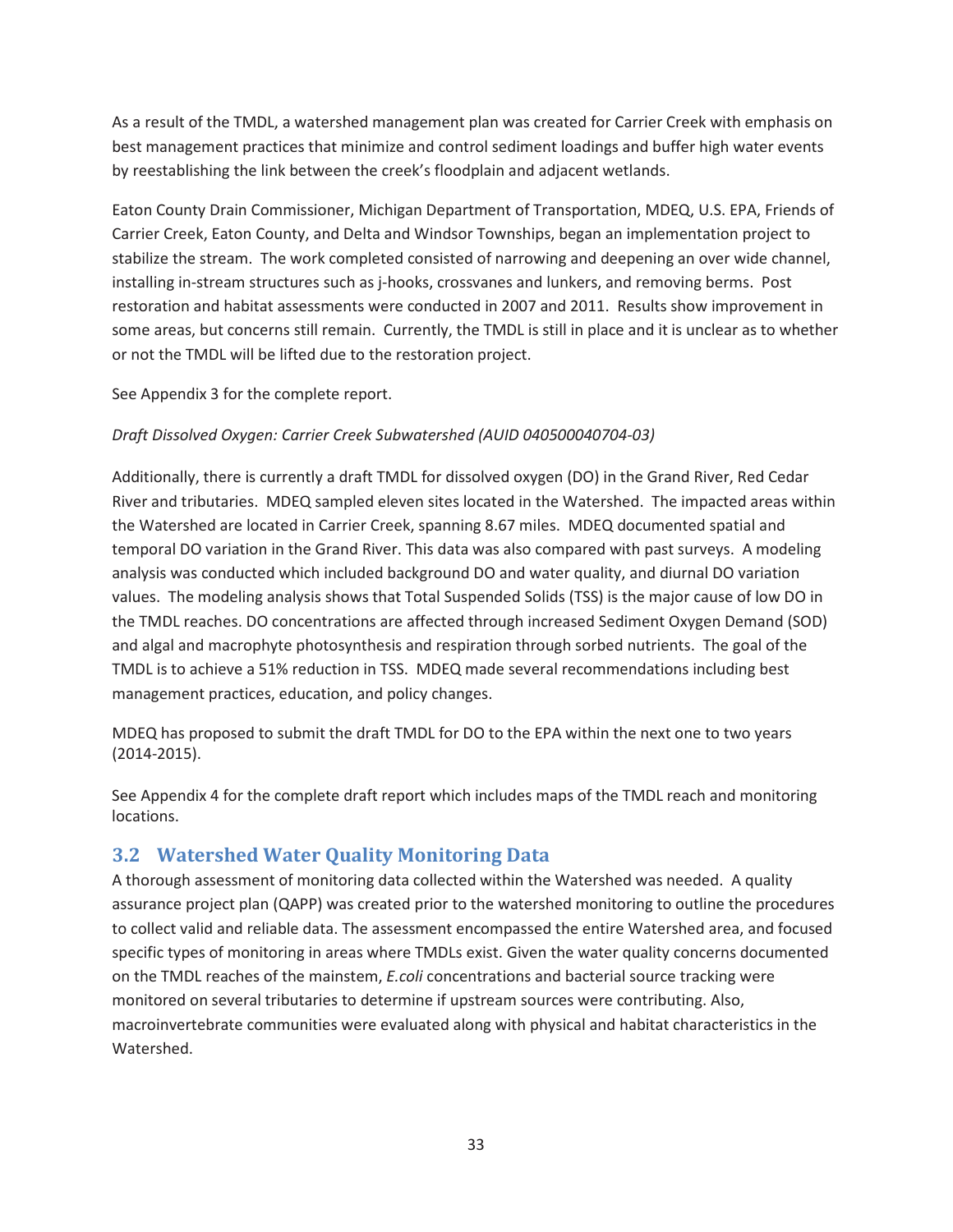During the development of the WMP, *E.coli* data was collected by ICHD and Delhi Charter Township, along with the planned Watershed monitoring completed by ECD.

ICHD and Delhi Charter Township data is referred to in the subwatershed summary sections where collected. The intent is for ICHD and Delhi Charter Township data to provide supplementary information to that which was gained through ECD's data collection. An understanding of the magnitude of the pollutant throughout the subwatersheds monitored - Columbia Creek, Silver Creek, Skinner-Extension Drain and Carrier Creek - is necessary for determining critical areas and implementation projects.

See Appendix 5 for a table and narrative summary of ICHD's 2012 *E.coli* results. See Appendix 6 for Delhi Charter Township's 2010-2012 Water Quality Monitoring Report. See Appendix 16 for ECD's, ICHD's and Dehli Charter Township's *E.coli* Monitoring Sites Map.

## **3.2.1** *Methodology*

## *3.2.1.1 E.coli*

ECD collected *E.coli* concentrations at 22 sites throughout Columbia Creek, Skinner-Extension Drain and Silver Creek subwatersheds in July and August of 2012. This monitoring was conducted in two phases to delineate the tributary sources of *E.coli*, 10 sites were sampled weekly in July and 12 sites were sampled weekly in August. The first rounds of sites were selected based on being tributaries to the main stem of the Grand River. The second round of sites were selected to move upstream and isolate between several branches of tributaries, or to monitor both above and below suspected sources (agriculture and residential).

During August, 12 sites were sampled for concentration levels. Some of these sites were repeats of the July sampling, to further compare between tributaries and delineate based on area land use. All of the August samples were taken during dry weather with the exception of the last two sites (20 and 21) on 9/4/12.

For each *E.coli* sampling location, three samples (left, right, and center) were collected for four weeks to calculate a geometric mean for each site for each week, and a cumulative monthly geomean. Duplicates and blank samples were taken to ensure accuracy in data collection methods. Samples were sent to the Michigan Department of Environmental Quality Drinking Water Laboratory for colony count analysis. See Appendix 7 for the QAPP. See Appendix 8 for ECD's daily geomean *E.coli* dataset.

Rainfall data information was collected from the MSU Enviro-weather website for the 24 hour period before collection. The Charlotte, MI weather station was used. The 2012 sampling season took place during a drought year in Michigan. According to MSU Enviroweather, July and August rainfall in 2012 totaled 4.41 inches, while the 5 year average for July and August was 5.77 inches.

## *3.2.1.2 Bacterial Source Tracking (BST)*

The watershed inventory conducted during summer 2012 identified several tributaries from Silver Creek, Skinner Extension Drain, and Columbia Creek subwatersheds that have levels exceeding the PBC or TBC levels of *E.coli.* ECD conducted BST in order to more thoroughly identify the specific sources of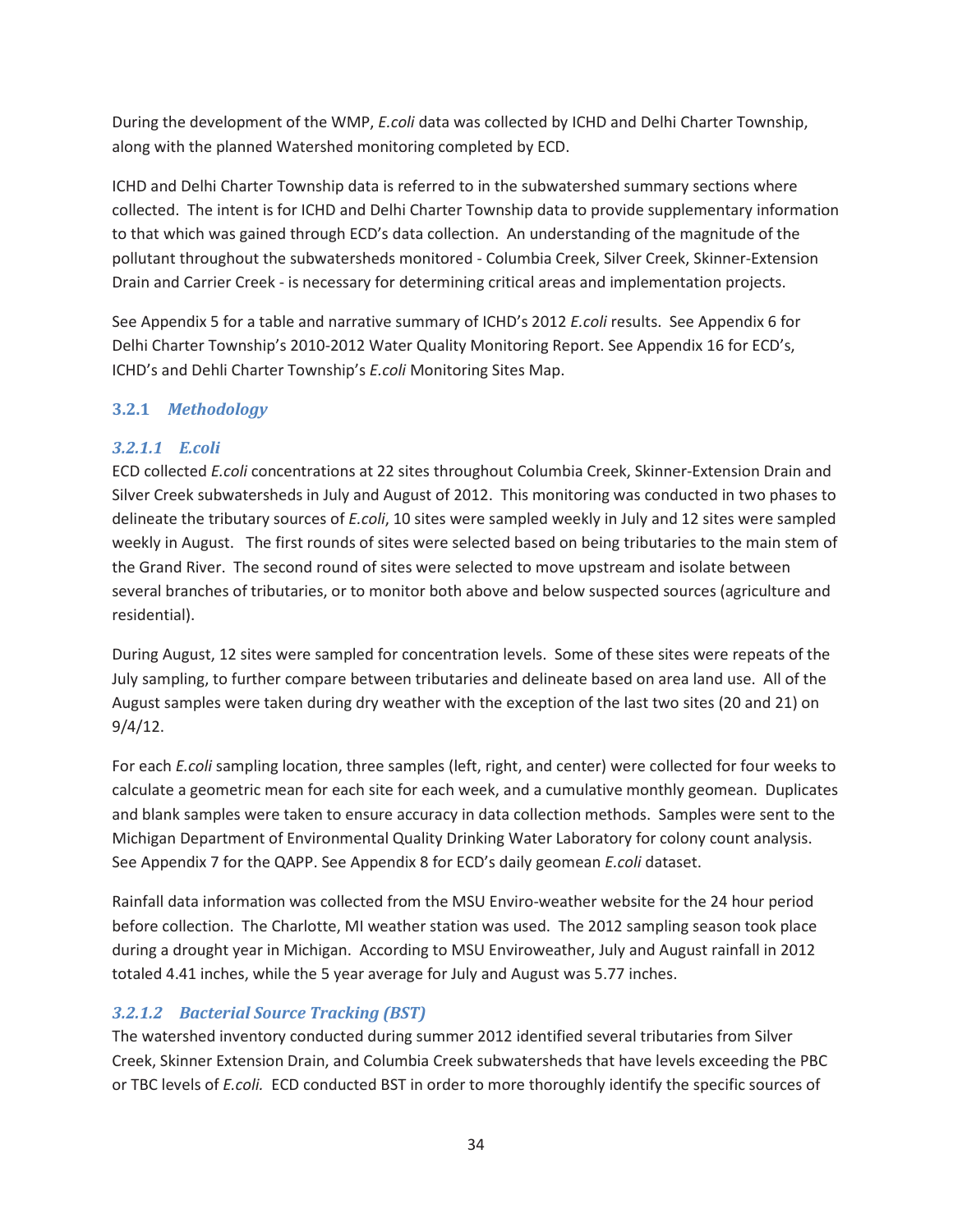*E.coli*. Identification of the specific sources of *E.coli* in these surface waters within the *E.coli* TMDL area enables the WMP to have targeted actions aimed at prioritizing and reducing any identified sources.

The BST consisted of a three phased approach to confirm (1) *E.coli* concentration levels, (2) presence of human sources of *E.coli*, and (3) presence of other livestock-related (e.g., bovine and equine) sources of *E.coli*. In consultation with contacts from the MDEQ, 11 sites were selected for *E.coli* BST. Latitude and longitude coordinates were recorded for each sampling location. The 11 BST analysis locations were selected based upon the following criteria:

- 1. Sites having the highest *E.coli* concentrations during summer 2012 monitoring;
- 2. Catchments to geographically isolate potential sources; and
- 3. Catchments consisting of a variety of landuses (e.g., agriculture, exurban development, poorly drained soils) making it difficult to rule out potential sources of *E.coli*.

On September 13, 2012, collected samples from the 11 sites selected. At each site, six samples were collected: three for *E. coli* concentration (right center and left), one for human sources, 2 for bovine/equine sources. Blanks and duplicates were also collected. There was no rainfall recorded for this collection date. See Appendix 9 for the BST QAPP.

Once all samples were collected, the concentration samples were taken to the DEQ Drinking Water Lab in Lansing, MI for analysis. The samples for Human sources were brought to a neutral location in Dimondale, MI for Environmental Canine Services (ECS) to review. ECS uses a dog trained to signal when human sources of *E.coli* are detected in water samples. Canine scent tracking has a minimum detection limit correlated with levels of *E.coli* at 10 colony forming units/100 mL. Water samples were analyzed by ECS dogs within 6 hours of collection.

A scent test analysis consists of a command from the handler that directs the canine to investigate a sample for target scents (human sources of *E.coli*) for approximately 10 to 30 seconds. The result is measured as either an active response (bark or sit) or no response (no barking, no sitting). Duplicate samples were used to elicit the same response, while blank samples were used to elicit no response. The handler was not knowledgeable of sample source locations or previous *E.coli* concentrations.

ECD subcontracted with Helix Biological Laboratory (HBL) for *E.coli* genotyping. This genotyping analysis focused on detecting bovine (e.g., cow) or equine (e.g., horse) source *E.coli* genetic markers in the water samples. To maximize limited resources, BST analysis was conducted on samples that had been determined to have high *E.coli* concentrations, defined as exceeding the WQS of 300 *E.coli* counts/100 mL.

For the human, bovine and equine testing, the results tell if the genetic marker is present or absent, but does not give quantity or percentage information.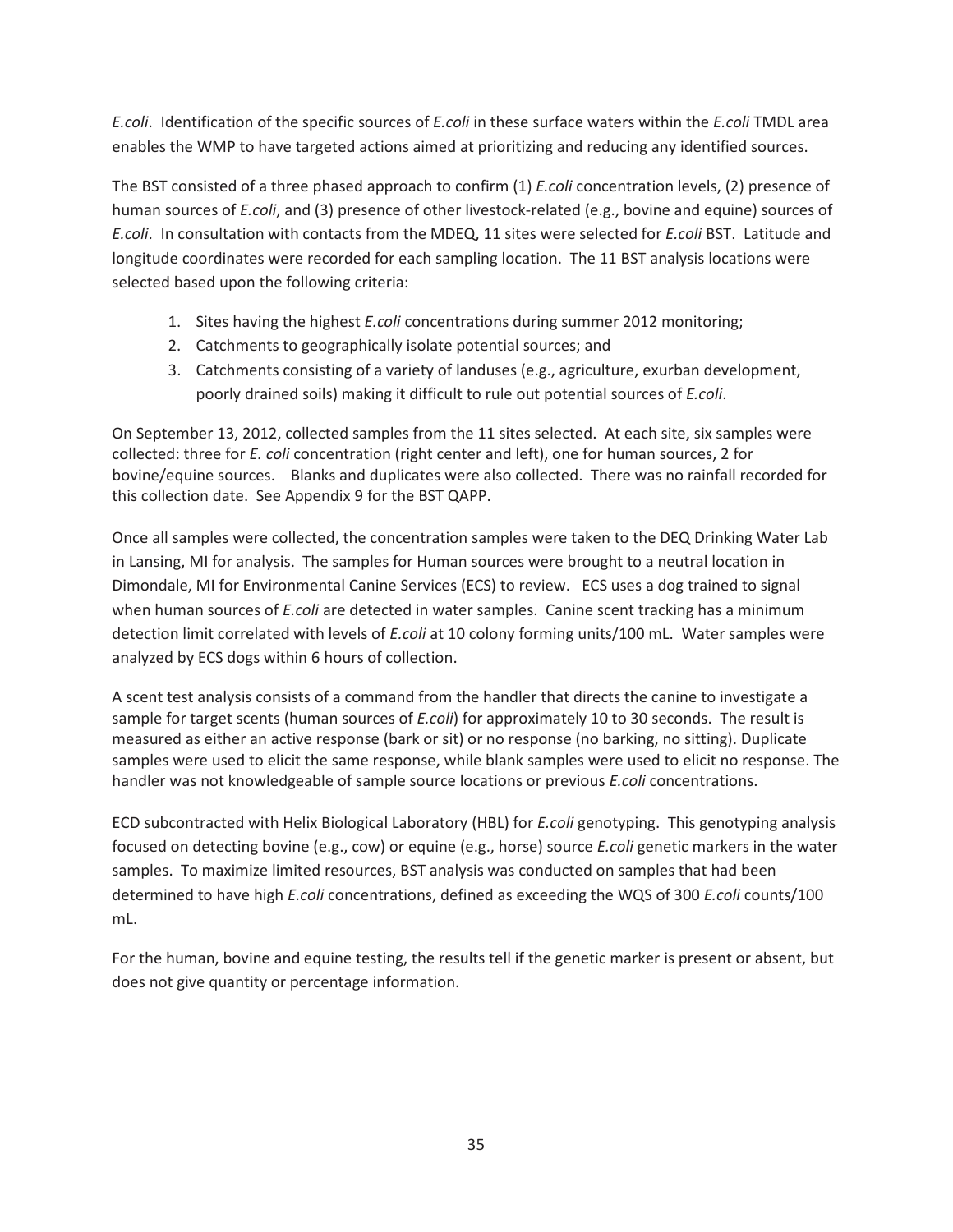#### *3.2.1.3 Results by Subwatershed*

#### 3.2.1.3.1 Columbia Creek

*ECD E.coli Monitoring July 2012* 

During the month of July, *E.coli* concentration samples were collected at ECD site 6 and further upstream at ECD site 7.

ECD site 6 had a daily geomean ranging from 725-1,864 cfu/100 mL (Figure 10). One wet weather event occurred on 7/31/12 resulting in a rainfall of .31 inches and a daily geomean of 1,864 cfu/100 mL (the highest *E.coli* concentration for that site) (Figure 10). This was an increase from the dry weather sample (1,258 cfu/100 mL daily geomean) on 7/24/12 (Figure 10). ECD site 6 had a 30 day geomean of 1,290 cfu/100 mL. Samples exceeded TBC 100% of the time and exceeded PBC 75% of the time.

ECD site 7 had a daily geomean ranging from  $1,570-210,000$  cfu/100 mL (Figure 10). One wet weather event occurred on 7/31/12 resulting in a rainfall of .31 inches and a daily geomean of  $\geq$ 10,000 cfu/100 mL (Figure 10). This was a significant increase from the dry weather sample (2,594 cfu/100 mL daily geomean) on 7/24/12 (Figure 10). ECD site 7 had a 30 day geomean of 2,852 cfu/100 mL. Samples exceeded PBC and TBC 100% of the time.

During the wet weather event ECD site 7 experienced a significantly higher daily geomean ( $\geq$ 10,000 cfu/100 mL) than ECD site 6 (1,864 cfu/100 mL daily geomean) (Figure 10). For all samples taken on the same day, ECD site 7 always had *E.coli* concentrations exceeding that of ECD site 6. Both ECD sites 6 and 7 exceeded TBC 100% of the time.

#### *ECD E.coli Monitoring August 2012*

During the month of July, *E.coli* concentration samples were collected at ECD sites 15-19. ECD sites 15, 16, and 17 were selected to monitor concentrations of contributing tributaries; ECD sites 18 and 19 were selected to directly compare which branch was contributing more to *E.coli*. Zero wet weather events occurred for all sites samples. ECD site 16 was the only site to never exceed the WQS Standard for both TBC and PBC. ECD site 16 had a daily geomean ranging from 25-277 cfu/100 mL and a 30 day geomean of 106 cfu/100 mL. One sampling event was dry at ECD site 16 making it unable to collect an *E.coli* concentration.

ECD site 15 had a daily geomean ranging from 331-6,659 cfu/100 mL (Figure 10). Samples exceeded TBC 100% of the time and exceeded PBC 50% of the time. ECD site 15 had a 30 day geomean of 1,136 cfu/100 mL.

ECD site 17 had a daily geomean ranging from 349-2,220 cfu/100 mL (Figure 10). Samples exceeded TBC 100% of the time and exceeded PBC 75% of the time. ECD site 17 had a 30 day geomean of 1,095 cfu/100 mL.

ECD site 18 had a daily geomean ranging from 1,193-4,087 cfu/100 mL (Figure 10). Samples exceeded TBC and PBC 100% of the time. ECD site 18 had a 30 day geomean of 1,870 cfu/100 mL.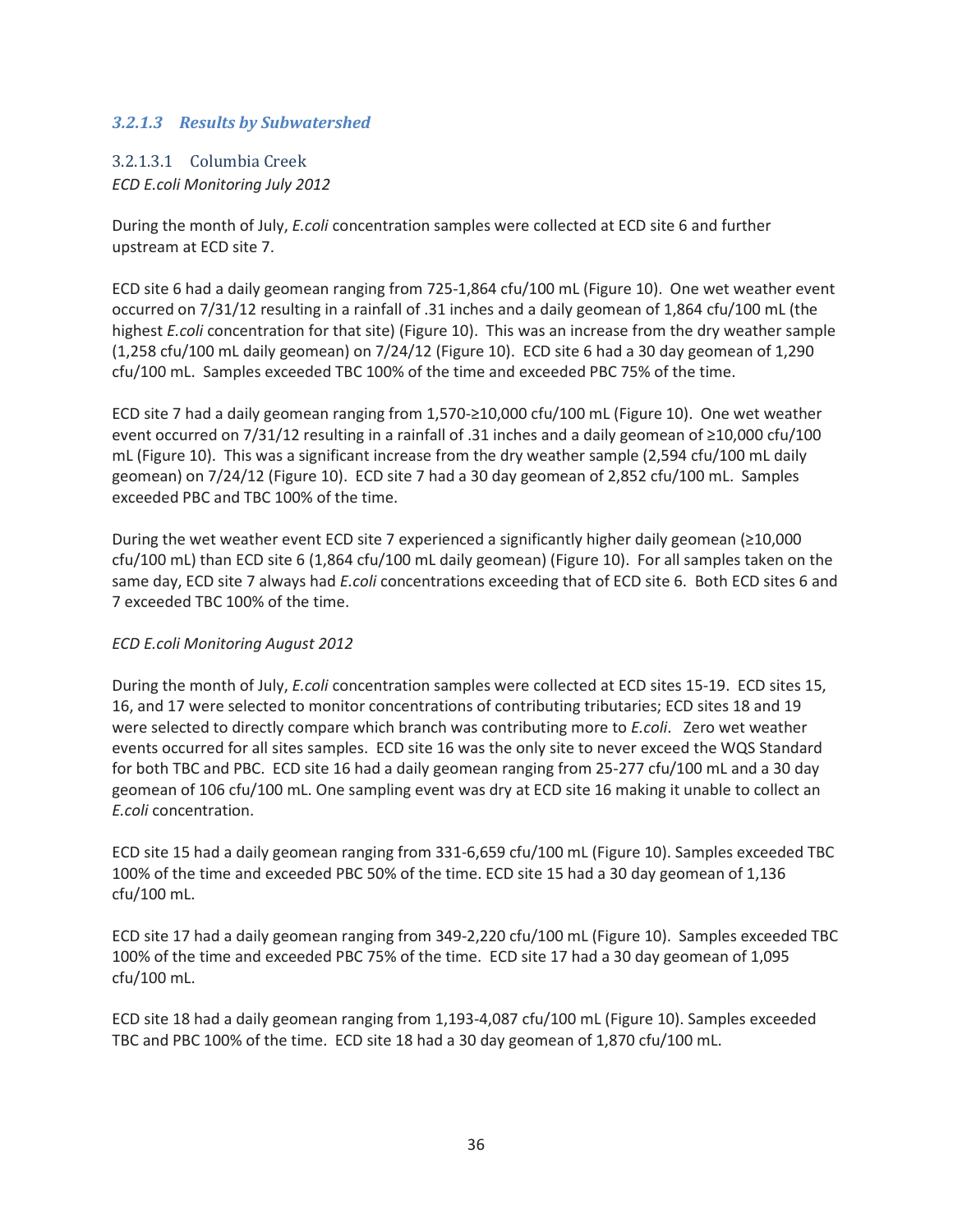ECD site 19 had a daily geomean ranging from 897-2,604 cfu/100 mL (Figure 10). At this site only two samples were taken due to dry weather. Of the two samples taken, TBC exceeded 100% of the time and PBC exceeded 50% of the time.

Of ECD sites 15-19, ECD site 15 had the highest single daily geomean (6,659 cfu/100mL) (Figure 10) and ECD site 18 had the highest 30 day geomean (1,870 cfu/100 mL). All sites sampled exceeded TBC 100% of the time. ECD site 18 was the only site to exceeded TBC and PBC 100% of the time.

See Appendix 17 for ECD's Columbia Creek *E.coli* Monitoring Sites Map.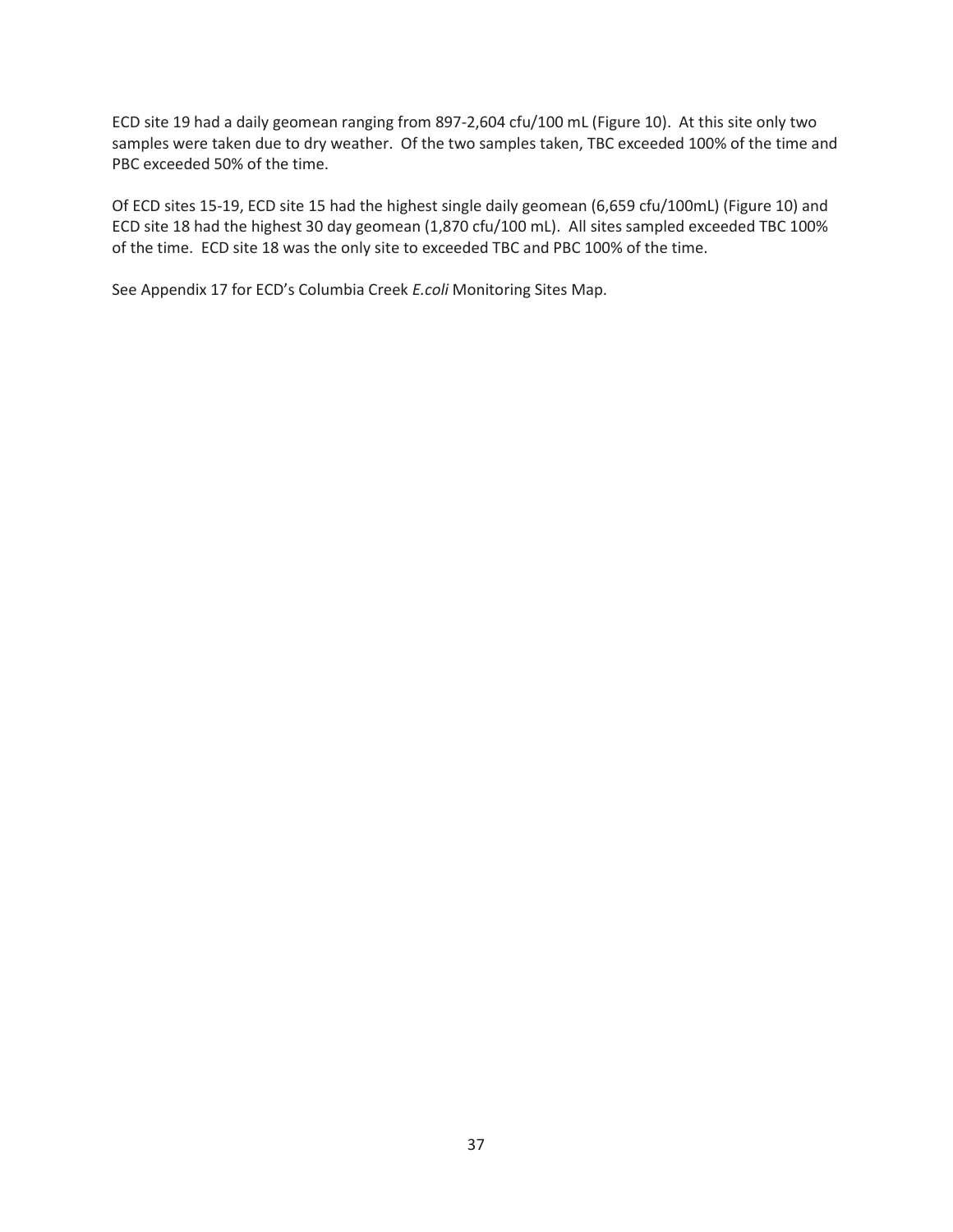



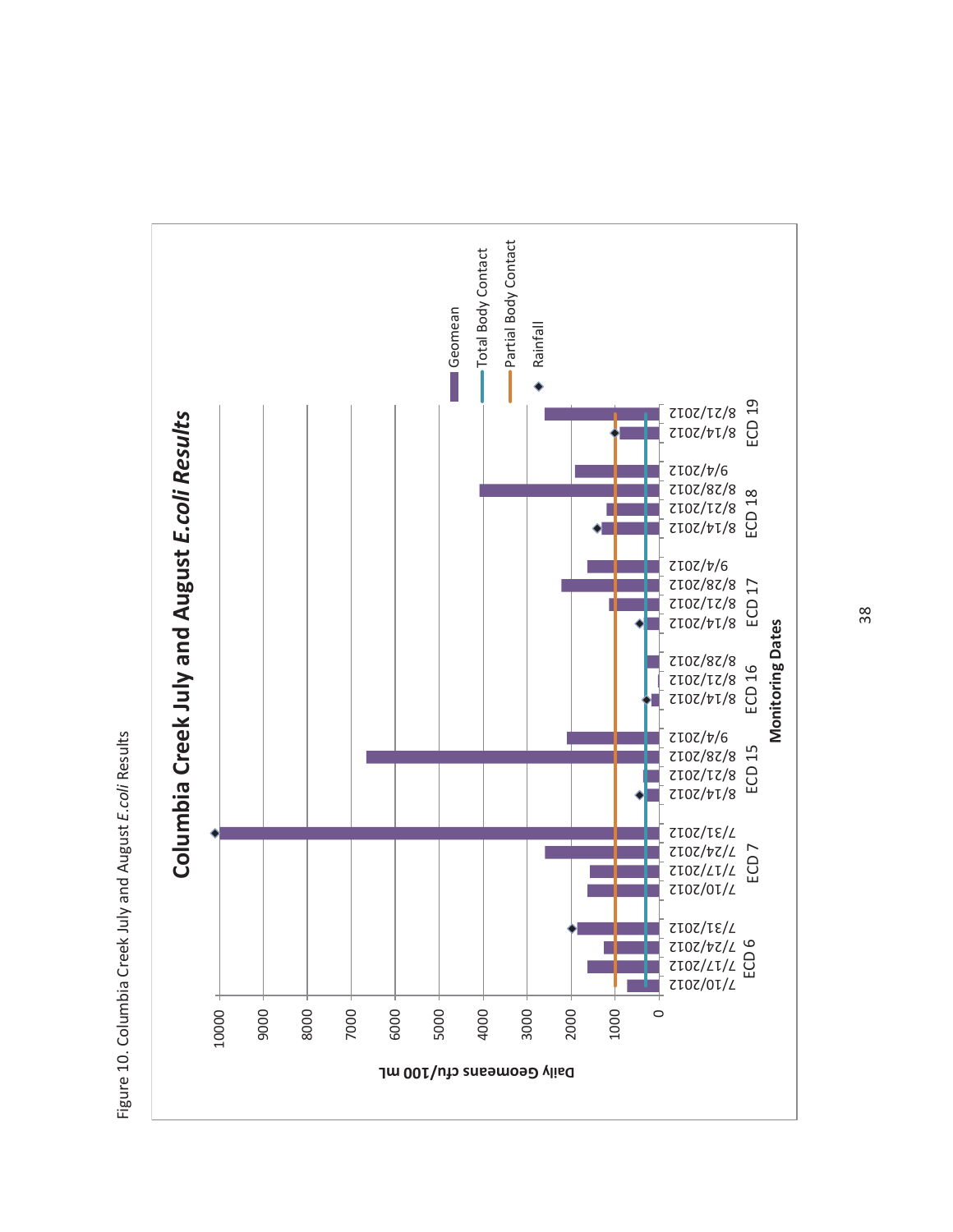#### *ECD BST 2012*

The two sites in Columbia Creek monitored for BST were site F and site E (Table 8). These were selected based on the high *E.coli* concentration results of the July and August monitoring and the upstream landuse. Bovine and equine markers were positive at both sites (Table 8). Human markers were positive at site E and negative at site F (Table 8).

- BST site F (same location as ECD site 18)
- BST site E (same location as ECD site 7)

Table 8. Columbia Creek BST Results

| Subwatershed: Columbia Creek |                  |                         |       |               |        |  |  |  |
|------------------------------|------------------|-------------------------|-------|---------------|--------|--|--|--|
| <b>Road Name</b>             | <b>Creekshed</b> | Geomean<br>(cfu/100 mL) | Human | <b>Bovine</b> | Equine |  |  |  |
| Eifert Rd. (Middle)          | Columbia Creek   | 722                     | ÷     |               |        |  |  |  |
| Eifert Rd.                   | Columbia Creek   | 693                     |       |               |        |  |  |  |

#### Notes:

**Red=** exceeding total and partial body contact **Orange=** exceeding total body contact Plus sign (+)= Positive Presence Negative sign (-)= Negative Presence

See Appendix 17 for ECD's Columbia Creek *E.coli* and BST Monitoring Sites Map.

### *3.2.1.3.1.1 Columbia Creek Subwatershed Summary*

*E.coli* data collection in Columbia Creek was conducted by ECD in 2012. Seven sites were monitored with a total of 27 samples taken. Of those samples, 24 exceeded TBC (89%) and 17 exceeded PBC (63%) (Table 9). Two of the seven sites exceeded TBC and PBC 100% of the time. ECD site 16 was the only site to never exceed the WQS.

Seven wet weather samples were taken (Table 9). Three of the samples exceeded TBC and PBC and three of the samples exceeded TBC only. Rainfall ranged from .04 inches-.31 inches (Table 9).

Two sites were monitored for BST. Both of the monitored sites were found to have a presence of bovine and equine DNA. Only one site marked positive for a presence of human sources.

TBC exceedances ranged from a daily geomean of 311-≥10,000 cfu/100 mL (top of scale used). PBC exceedances ranged from a daily geomean of  $1,139$ - $\geq$ 10,000 cfu/100 mL (top of scale used).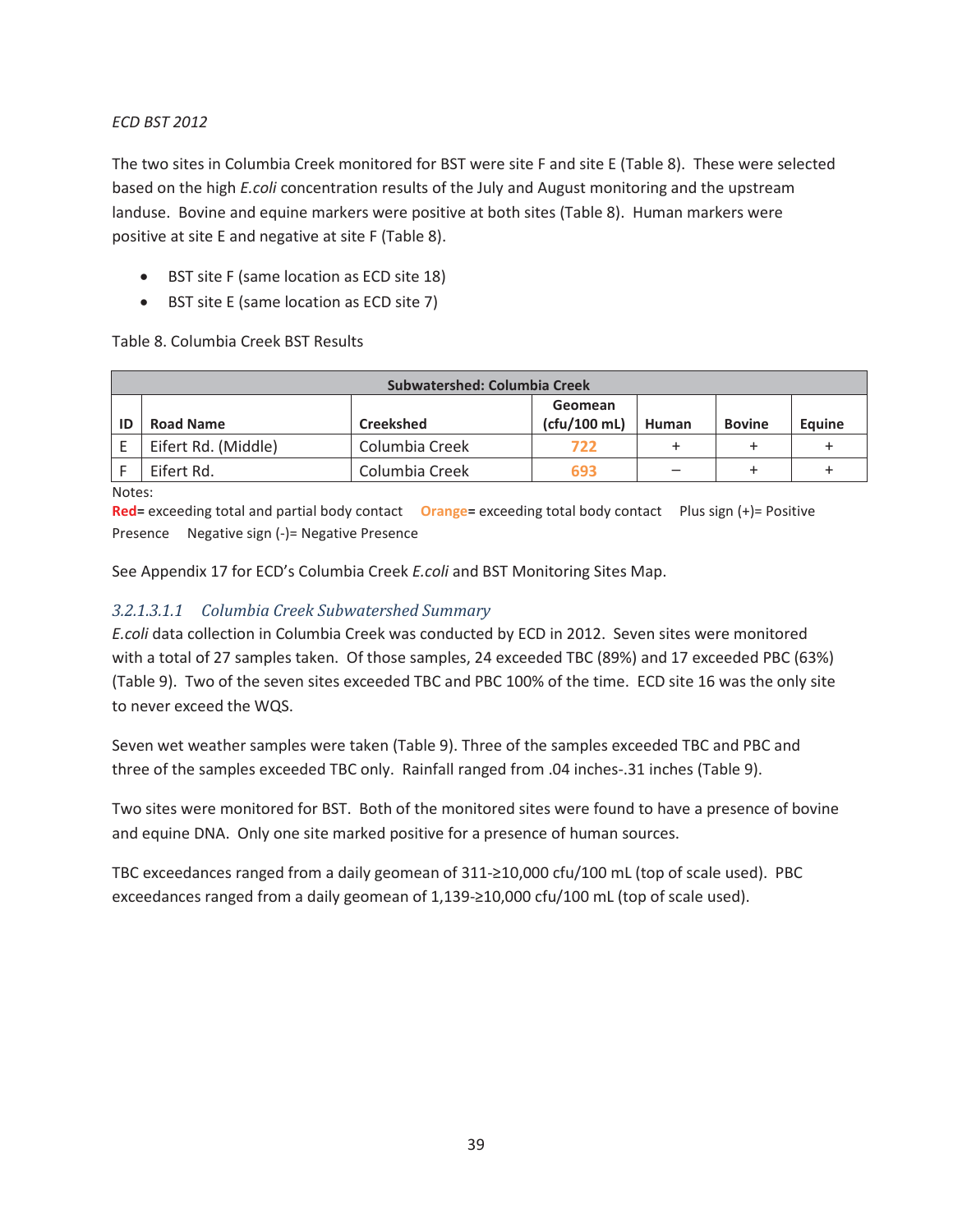Table 9. Columbia Creek *E.coli* 2012 Data Collection Summary

|     | Subwatershed: Columbia Creek                       |                                                      |                                |                                |                                |                       |  |  |
|-----|----------------------------------------------------|------------------------------------------------------|--------------------------------|--------------------------------|--------------------------------|-----------------------|--|--|
|     | <b>2012 Data Collection</b>                        |                                                      |                                |                                |                                |                       |  |  |
|     | <b>Total Body</b><br>Contact<br><b>Exceedances</b> | <b>Partial Body</b><br>Contact<br><b>Exceedances</b> | <b>Total</b><br><b>Samples</b> | <b>BST Presence</b>            | <b>Wet Weather Exceedances</b> | Rainfall              |  |  |
| ECD | 24                                                 | 17                                                   | 27                             | Equine,<br>Bovine and<br>Human | 6 out of 7 samples             | $.04 - .31$<br>inches |  |  |

### 3.2.1.3.2 Skinner-Extension Drain

*ECD E.coli Monitoring July 2012* 

During the month of July, *E.coli* concentration samples were collected at ECD sites 1, 4, 5, 8, 9, and 10. ECD sites 4, 5, 8, 9, and 10 are all tributaries to the mainstem. ECD site 1 is further upstream of ECD site 5.

 The original site # 1 was dry, and was moved to North Smith Road and Windsor Drain following MDEQ approval. This resulted in one collection sample collected a week later than the rest of the July monitoring.

ECD site 1 had a daily geomean ranging from 885-210,000 cfu/100 mL (Figure 11). One wet weather event occurred on 7/31/12 resulting in a rainfall of .31 inches and a daily geomean of 5,686 cfu/100 mL (Figure 11). This was a significant increase from the dry weather sample (885 cfu/100 mL daily geomean) on 7/24/12 (Figure 11). Samples exceeded TBC 100% of the time and PBC 66% of the time. Only three samples were collected due to one dry weather event that resulted in no flow, making it unable to collect a sample. Due to this an additional sample was collected on 8/7/12 resulting in a daily geomean of 263 cfu/100 mL (Figure 11). The variable daily geomean pattern is currently unexplained due to a spike during dry weather. ECD site 1 had a 30 day geomean of 1,907 cfu/100 mL.

ECD site 4 had a daily geomean ranging from 594-5,716 cfu/100 mL (Figure 11). One wet weather event occurred on 7/31/12 resulting in a rainfall of .31 inches and a daily geomean of 2,258 cfu/100 mL (Figure 11). This was a significant increase from the dry weather sample (1,100 cfu/100 mL daily geomean) on 7/24/12 (Figure 11). The highest daily geomean occurred during dry weather. Samples exceeded TBC 100% of the time and PBC 75% of the time. ECD site 4 had a 30 day geomean of 1,704 cfu/100 mL.

ECD site 5 had a daily geomean ranging from 1,704-9,244 cfu/100 mL (Figure 11). One wet weather event occurred on 7/31/12 resulting in a rainfall of .31 inches and a daily geomean of 9,244 cfu/100 mL (Figure 11). This was a significant increase from the dry weather sample (1,704 cfu/100 mL daily geomean) on 7/24/12 (Figure 11). The highest daily geomean occurred during a wet weather event. Samples exceeded TBC and PBC 100% of the time. ECD site 5 had a 30 day geomean of 3,641 cfu/100 mL. This site had the highest 30 day geomean for the sampling period.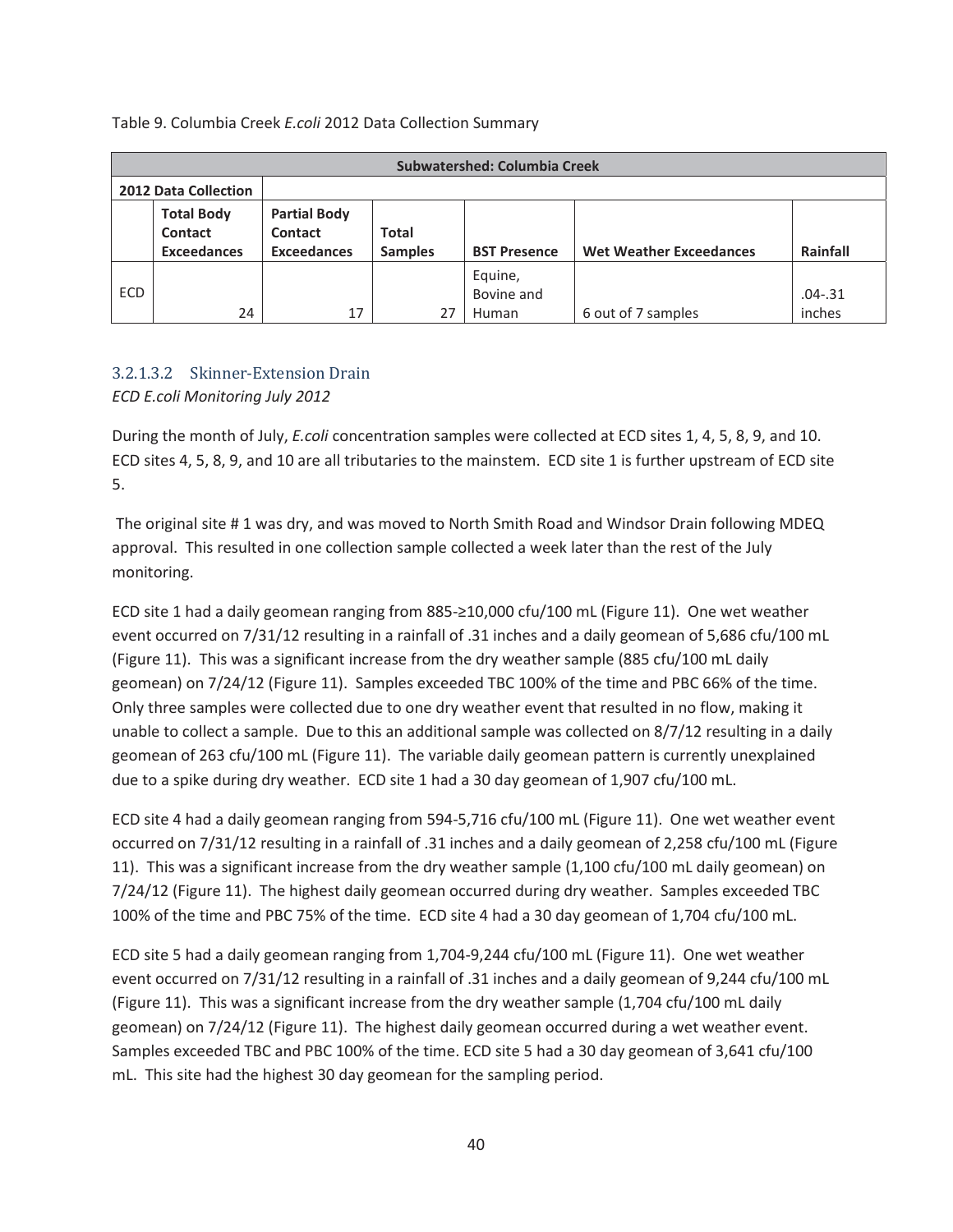ECD site 8 had a daily geomean ranging from 1,762-2,691 cfu/100 mL (Figure 11). One wet weather event occurred on 7/31/12 resulting in a rainfall of .31 inches and a daily geomean of 1,762 cfu/100 mL (Figure 11). This was a significant decrease from the dry weather sample (2,653 cfu/100 mL daily geomean) on 7/24/12 (Figure 11). The highest daily geomeans occurred during dry weather. Samples exceeded TBC and PBC 100% of the time. ECD site 8 had a 30 day geomean of 2,262 cfu/100 mL.

ECD site 9 had a daily geomean ranging from 750-6,819 cfu/100 mL (Figure 11). One wet weather event occurred on 7/31/12 resulting in a rainfall of .31 inches and a daily geomean of 6,819 cfu/100 mL (Figure 11). This was an extreme increase from the dry weather sample (750 cfu/100 mL daily geomean) on 7/24/12 (Figure 11). The highest daily geomean occurred during wet weather. Samples exceeded TBC 100% of the time and PBC 75% of the time. ECD site 9 had a 30 day geomean of 1,775 cfu/100 mL.

ECD site 10 had a daily geomean ranging from 2,207- $\geq$ 10,000 cfu/100 mL (Figure 11). One wet weather event occurred on 7/31/12 resulting in a rainfall of .31 inches and a daily geomean of  $\geq$ 10,000 cfu/100 mL (Figure 11). This was an extreme increase from the dry weather sample (2,207 cfu/100 mL daily geomean) on 7/24/12 (Figure 11). The highest daily geomean occurred during wet weather. Samples exceeded TBC and PBC 100% of the time. ECD site 10 had a 30 day geomean of 3,449 cfu/100 mL.

#### *ECD E.coli Monitoring August 2012*

During the month of August, *E.coli* concentration samples were taken at ECD sites 10-14. ECD site 11 is upstream of ECD site 10; ECD stes 12, 13, and 14 are upstream of ECD site 9 and were selected to directly compare which branch was contributing more *E.*coli. There were zero wet weather samples taken during the month of August. Only one sample was collected at ECD site 13 due to dry weather conditions resulting in no flow the remaining dates (8/21/2012-9/4/2012). ECD site 13 had a daily geomean of 790 cfu/100 mL on 8/14/12 (Figure 12).

ECD site 10 (same location as ECD site 10 monitored in July) had a daily geomean ranging from 1,512- 8,586 cfu/100 mL (Figure 12). Samples exceeded TBC and PBC 100% of the time. ECD site 10 had a 30 day geomean of 2,993 cfu/100 mL.

ECD site 11 had a daily geomean ranging from 2,825-4,517 cfu/100 mL (Figure 12). Samples exceeded TBC and PBC 100% of the time. ECD site 11 had a 30 day geomean of 3,563 cfu/100 mL. This was the highest 30 day geomean for the sampling period.

ECD site 12 had a daily geomean ranging from 2,482-4,080 cfu/100 mL (Figure 12). Samples exceeded TBC and PBC 100% of the time. ECD site 12 had a 30 day geomean of 3,407 cfu/100 mL.

ECD site 14 had a daily geomean ranging from 49-1,687 cfu/100 mL (Figure 12). The variable daily geomean pattern is currently unexplained. Samples exceeded TBC 50% of the time and PBC 25% of the time. ECD site 14 had a 30 day geomean of 301 cfu/100 mL, which was the lowest for the sampling period.

See Appendix 18 for ECD's Skinner-Extension Drain *E.coli* Monitoring Sites Map.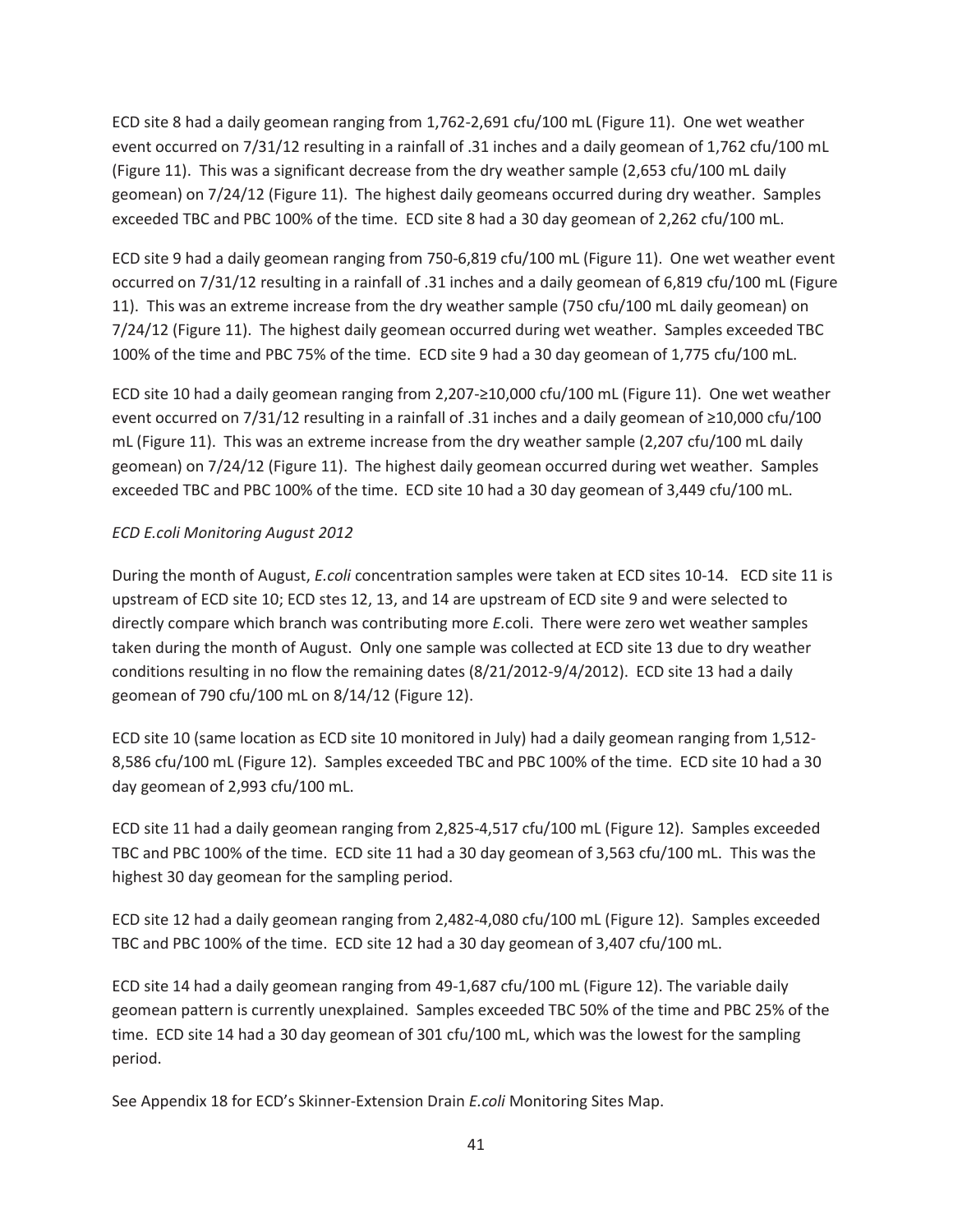

Figure 11. Skinner-Extension Drain July E.coli Results Figure 11. Skinner-Extension Drain July *E.coli* Results

42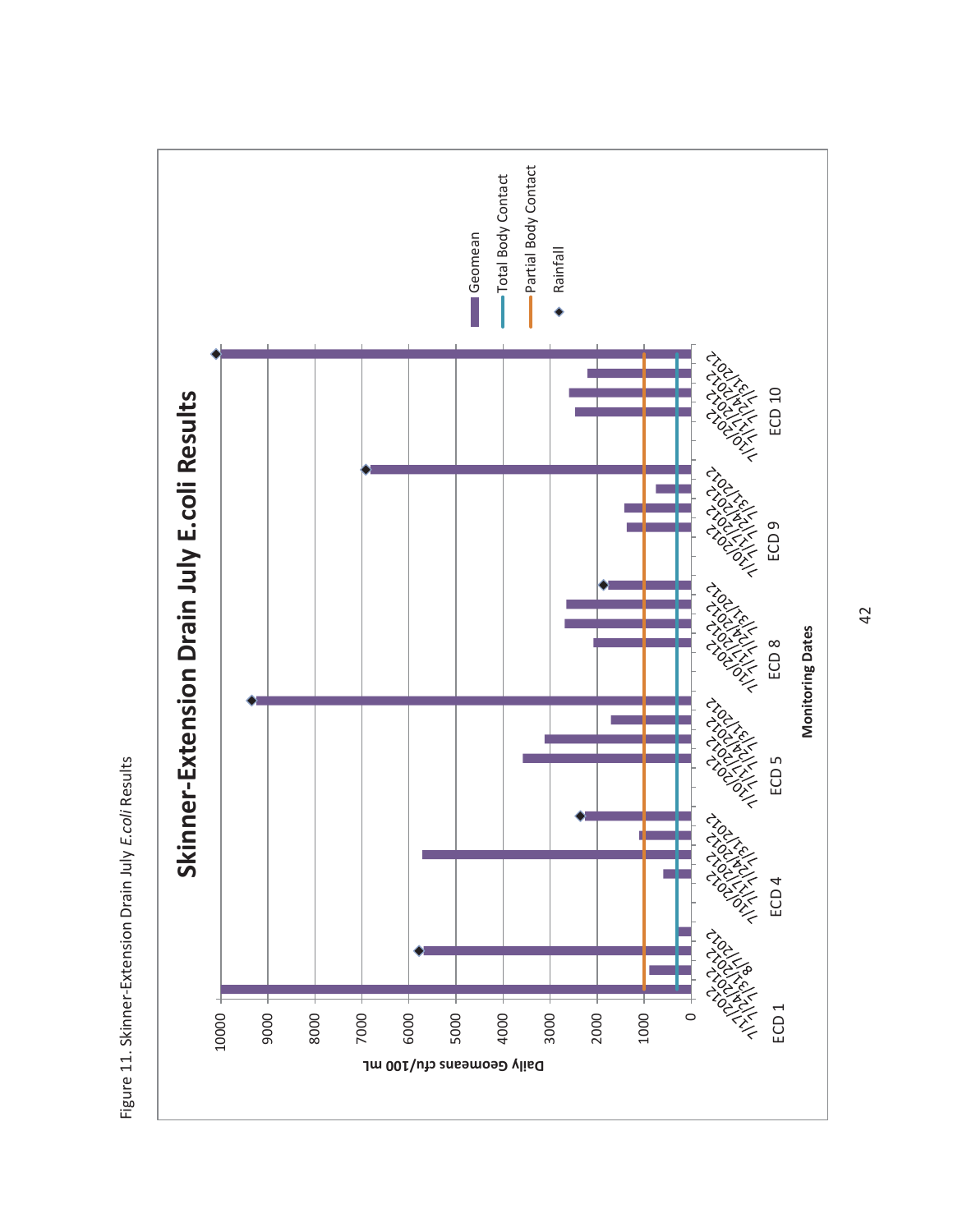

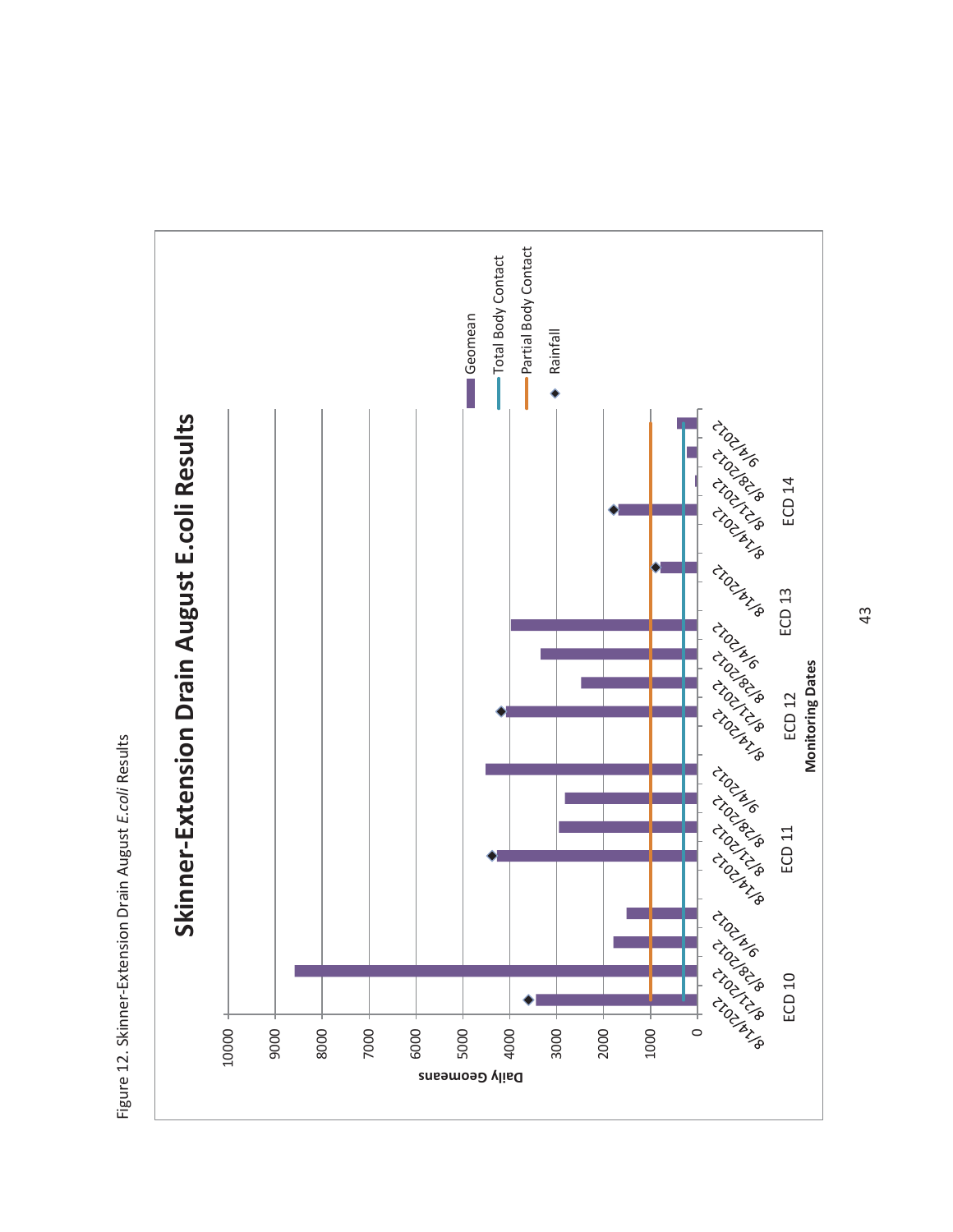#### *ECD BST 2012*

Monitoring results showed that ECD sites 4, 5, 8, 10 and 12 maintained high *E.coli* concentrations. These sites were selected for follow-up BST analysis (Table 10). All sites monitored for BST were found to have a positive presence of bovine and equine and negative for human markers (Table 10).

- BST site A (same location as ECD site 10)
- BST site C (same location as ECD site 12)
- BST site D (same location as ECD site 8)
- $\bullet$  BST site H (same location as ECD site 5)
- $\bullet$  BST site I (same location as ECD site 4)

Table 10. Skinner-Extension Drain BST Results

|    | <b>Subwatershed: Skinner-Extension Drain</b> |                                |                            |       |               |           |  |  |  |
|----|----------------------------------------------|--------------------------------|----------------------------|-------|---------------|-----------|--|--|--|
| ID | <b>Road Name</b>                             | <b>Creekshed</b>               | Geomean<br>(ctu/100<br>mL) | Human | <b>Bovine</b> | Equine    |  |  |  |
| A  | Michigan Rd. (M-99)                          | <b>Skinner Extension Drain</b> | 2894                       |       | $\ddot{}$     |           |  |  |  |
| B  | McCue Rd.                                    | <b>Skinner Extension Drain</b> | 695                        |       | $\ddot{}$     |           |  |  |  |
|    | N. Smith Rd. (South)                         | <b>Skinner Extension Drain</b> | 9090                       |       | $\ddot{}$     |           |  |  |  |
| D  | Bunker Rd.                                   | Skinner Extension Drain        | 529                        |       | $\ddot{}$     |           |  |  |  |
| H  | Michigan Rd. (M-99)                          | <b>Skinner Extension Drain</b> | 432                        |       | $+$           | $\ddot{}$ |  |  |  |
|    | Jarvis Rd.                                   | <b>Skinner Extension Drain</b> | 598                        |       | $\ddot{}$     |           |  |  |  |

Notes:

**Red=** exceeding total and partial body contact **Orange=** exceeding total body contact Plus sign (+)= Positive Presence Negative sign (-)= Negative Presence

See Appendix 18 for ECD's Skinner-Extension Drain *E.coli* and BST Monitoring Sites Map.

#### *3.2.1.3.2.1 Skinner-Extension Drain Subwatershed Summary*

*E.coli* data collection in Skinner-Extension Drain was conducted by ECD, ICHD and Delhi Charter Township in 2012 (Table 11). It is important to note that ECD monitored on tributaries only, Delhi Charter Township monitored on tributaries and the mainstem and ICHD monitored solely on the mainstem of the Grand River.

ECD monitored ten sites with a total of 47 samples taken (Table 11). ECD samples exceeded TBC 45 times (96%) and PBC 36 times (77%) (Table 11). The ECD sampling in Skinner-Extension Drain exceeding TBC 96% of the time was the highest for all three subwatersheds sampled. Five of ECD's sites exceeded TBC and PBC 100% of the time.

Eleven wet weather samples were taken (Table 11), of those 100% of them exceeded TBC and PBC. All of the wet weather samples had a daily geomean over 780. Eight of the samples had a daily geomean over 2,000 cfu/100 mL and one of the samples reached the top of the scale at  $\geq$ 10,000 cfu/100 mL. Rainfall ranged from .04 inches-.48 inches (Table 11).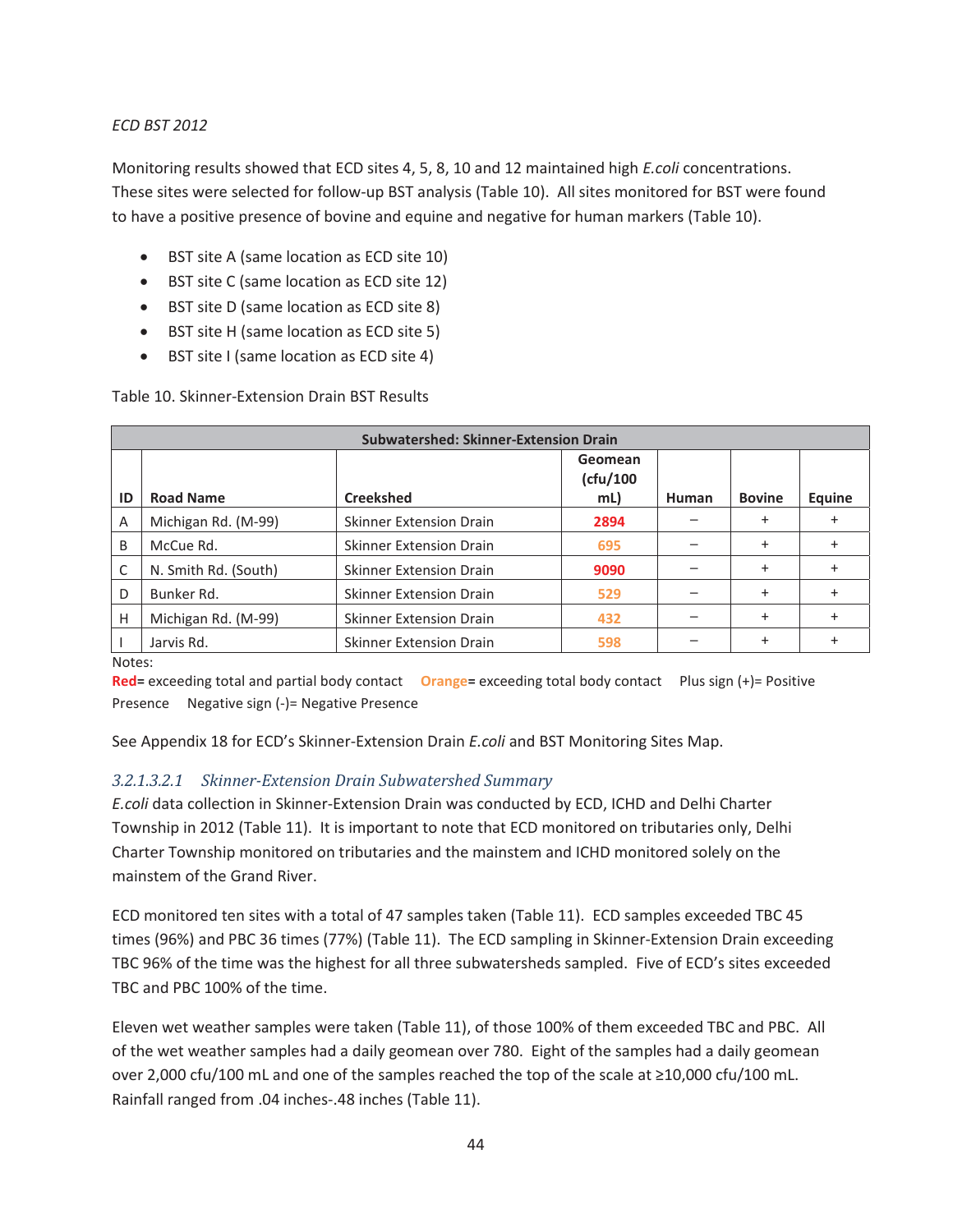ECD's TBC exceedances ranged from a daily geomean of  $436-\geq 10,000$  cfu/100 mL (top of scale used). ECD's PBC exceedances ranged from a daily geomean of  $1,100-210,000$  cfu/100 mL (top of scale used).

ECD monitored six sites for BST and all six were found to have a presence of bovine and equine DNA (Table 11). None of the sites were found to have a presence of human sources.

Delhi Charter Township monitored nine sites with a total of 54 samples taken (Table 11). Delhi Charter Township samples exceeded TBC 32 times (59%) and PBC 11 times (20%) (Table 11). Sixteen wet weather samples were taken during Delhi Charter Township's sampling (Table 11). Two of the samples exceeded TBC and PBC. Rainfall ranged from .01 inches-.14 inches (Table 11).

Delhi Charter Township's TBC exceedances ranged from a daily geomean of 307.5- >2419.6 cfu/100 mL (top of scale used). Delhi Charter Township's PBC exceedances ranged from a daily geomean of 1084.7- >2419.6 cfu/100 mL (top of scale used).

ICHD monitored two sites with a total of 40 samples taken (Table 11). None of the samples taken on the mainstem by ICHD exceeded TBC or PBC during dry and wet weather.

| <b>Subwatershed: Skinner-Extension Drain</b> |                                                           |                                                      |                         |                        |                                          |             |
|----------------------------------------------|-----------------------------------------------------------|------------------------------------------------------|-------------------------|------------------------|------------------------------------------|-------------|
| 2012 Data Collection                         |                                                           |                                                      |                         |                        |                                          |             |
|                                              | <b>Total Body</b><br><b>Contact</b><br><b>Exceedances</b> | <b>Partial Body</b><br>Contact<br><b>Exceedances</b> | Total<br><b>Samples</b> | <b>BST</b><br>Presence | <b>Wet Weather</b><br><b>Exceedances</b> | Rainfall    |
|                                              |                                                           |                                                      |                         | Equine and             |                                          | $.04 - .48$ |
| ECD                                          | 45                                                        | 36                                                   | 47                      | <b>Bovine</b>          | 11 out of 11 samples                     | inches      |
| Delhi Charter                                |                                                           |                                                      |                         |                        |                                          | $.01 - .14$ |
| Township                                     | 32                                                        | 11                                                   | 54                      | n/a                    | 7 out of 16 samples                      | inches      |
|                                              |                                                           |                                                      |                         |                        |                                          | $.01 - .42$ |
| <b>ICHD</b>                                  | 0                                                         | 0                                                    | 40                      | n/a                    | 0 out of 14 samples                      | inches      |

Table 11. Skinner-Extension Drain 2012 *E.coli* Data Collection Summary

## 3.2.1.3.3 Silver Creek *ECD E.coli Monitoring July 2012*

During the month of July, *E.coli* concentration samples were collected at ECD sites 2 and 3. ECD sites 2 and 3 represent two contributing branches of a tributary of the mainstem near Dimondale.

ECD site 2 had a daily geomean ranging from 746- $\geq$ 10,000 cfu/100 mL (Figure 13). One wet weather event occurred on 7/31/12 resulting in a rainfall of .31 inches and a daily geomean of  $\geq$ 10,000 cfu/100 mL (Figure 13). This was an extreme increase from the dry weather sample (1,080 cfu/100 mL daily geomean) on 7/24/12 (Figure 13). The highest daily geomean occurred during wet weather. Samples exceeded TBC 100% of the time and PBC 75% of the time. ECD site 2 had a 30 day geomean of 1,765 cfu/100 mL.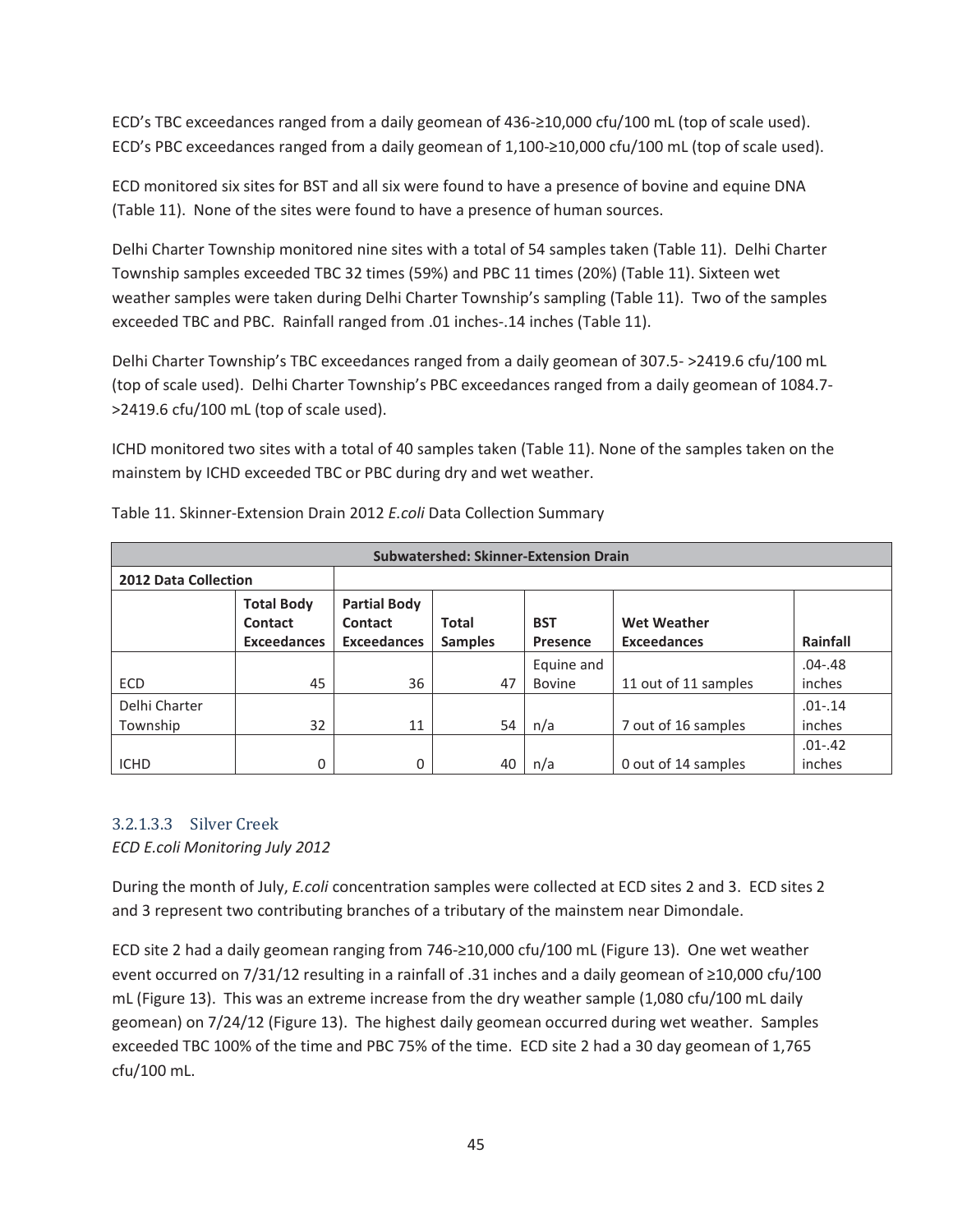ECD site 3 had a daily geomean ranging from 665-4,226 cfu/100 mL (Figure 13). One wet weather event occurred on 7/31/12 resulting in a rainfall of .31 inches and a daily geomean of 4,226 cfu/100 mL (Figure 13). This was a significant increase from the dry weather sample (1,120 cfu/100 mL daily geomean) on 7/24/12 (Figure 13). The highest daily geomean (4,226 cfu/100 mL) occurred during wet weather (Figure 13). Samples exceeded TBC 100% of the time and PBC 75% of the time. ECD site 3 had a 30 day geomean of 1,419 cfu/100 mL.

During the wet weather event ECD site 2 experienced a significantly higher daily geomean ( $\geq$ 10,000 cfu/100 mL) than ECD site 3 (4,226 cfu/100 mL) (Figure 13). Both sites spiked with the highest daily geomean during wet weather and exceeded TBC 100% of the time and PBC 75% of the time. ECD site 2 had a higher 30 day geomean than ECD site 3.

#### *ECD E.coli Monitoring August 2012*

During the month of August, *E.coli* concentration samples were collected at ECD sites 20 and 21. ECD sites 20 and 21 are located on separate tributaries upstream of ECD site 2.

ECD site 20 had a daily geomean ranging from  $1,293-210,000$  cfu/100 mL (Figure 13). One wet weather event occurred on  $9/4/12$  resulting in a rainfall of .63 inches and a daily geomean of  $\geq 10,000$  cfu/100 mL (Figure 13). This was a significant increase from the dry weather sample (6,372 cfu/100 mL daily geomean) on 8/28/12 (Figure 13). The highest daily geomean occurred during wet weather. Samples exceeded TBC and PBC 100% of the time. ECD site 20 had a 30 day geomean of 3,813 cfu/100 mL.

ECD site 21 had a daily geomean ranging from 256- $\geq$ 10,000 cfu/100 mL (Figure 13). The variable pattern in daily geomeans is currently unexplained. One wet weather event occurred on 9/4/12 resulting in a rainfall of .63 inches and a daily geomean of  $\geq$ 10,000 cfu/100 mL (Figure 13). This was a substantial increase from the dry weather sample (467 cfu/100 mL daily geomean) on 8/28/12 (Figure 13). The highest daily geomean occurred during wet weather. Samples exceeded TBC 75% of the time and PBC 25% of the time. ECD site 21 had a 30 day geomean of 1,024 cfu/100 mL.

During the wet weather event both sites spiked to a daily geomean of  $\geq$ 10,000 cfu/100 mL (Figure 13). ECD site 20 had a higher 30 day geomean than ECD 21 and was the only one to exceeded TBC and PBC 100% of the time.

See Appendix 19 for ECD's Silver Creek *E.coli* Monitoring Sites Map.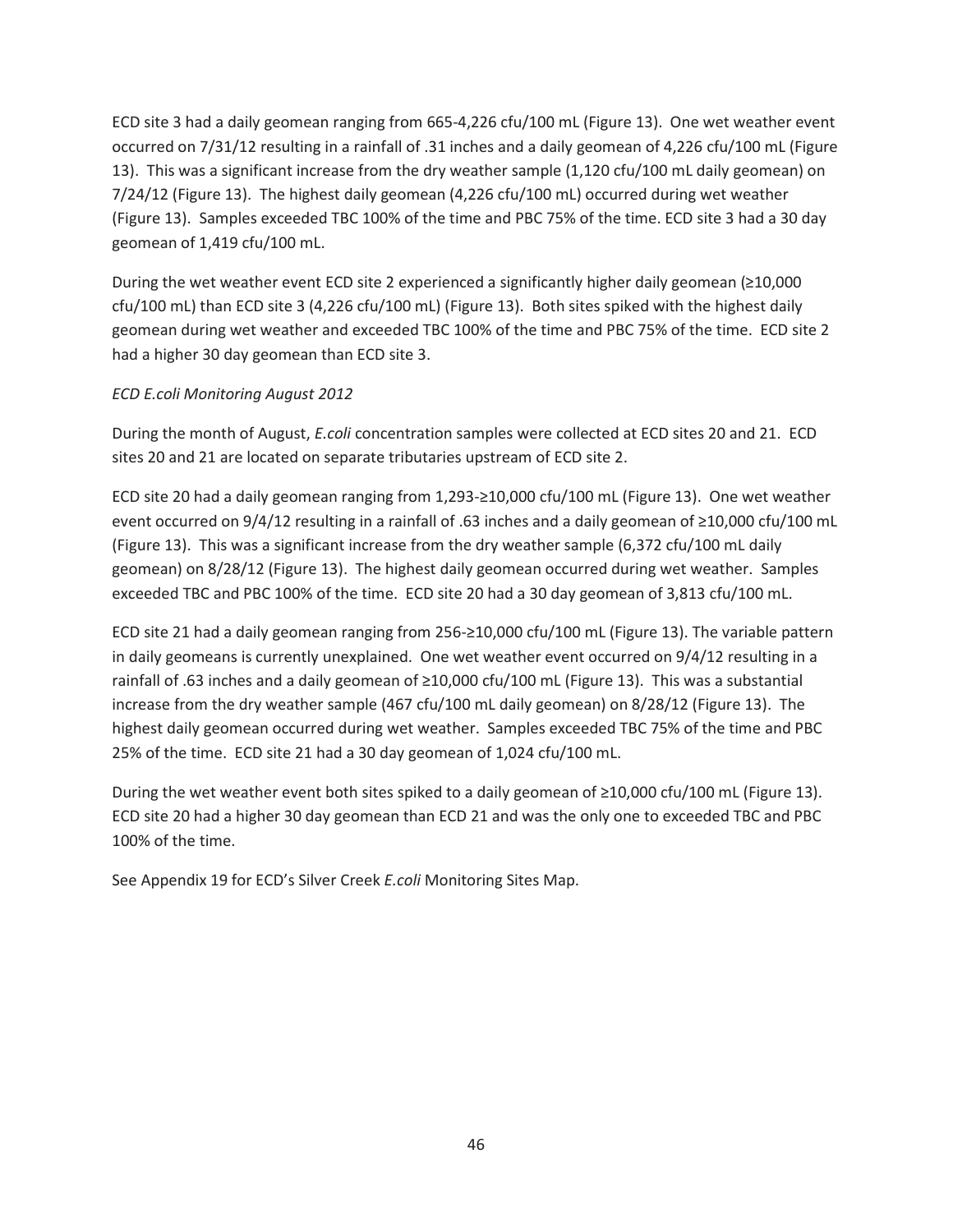

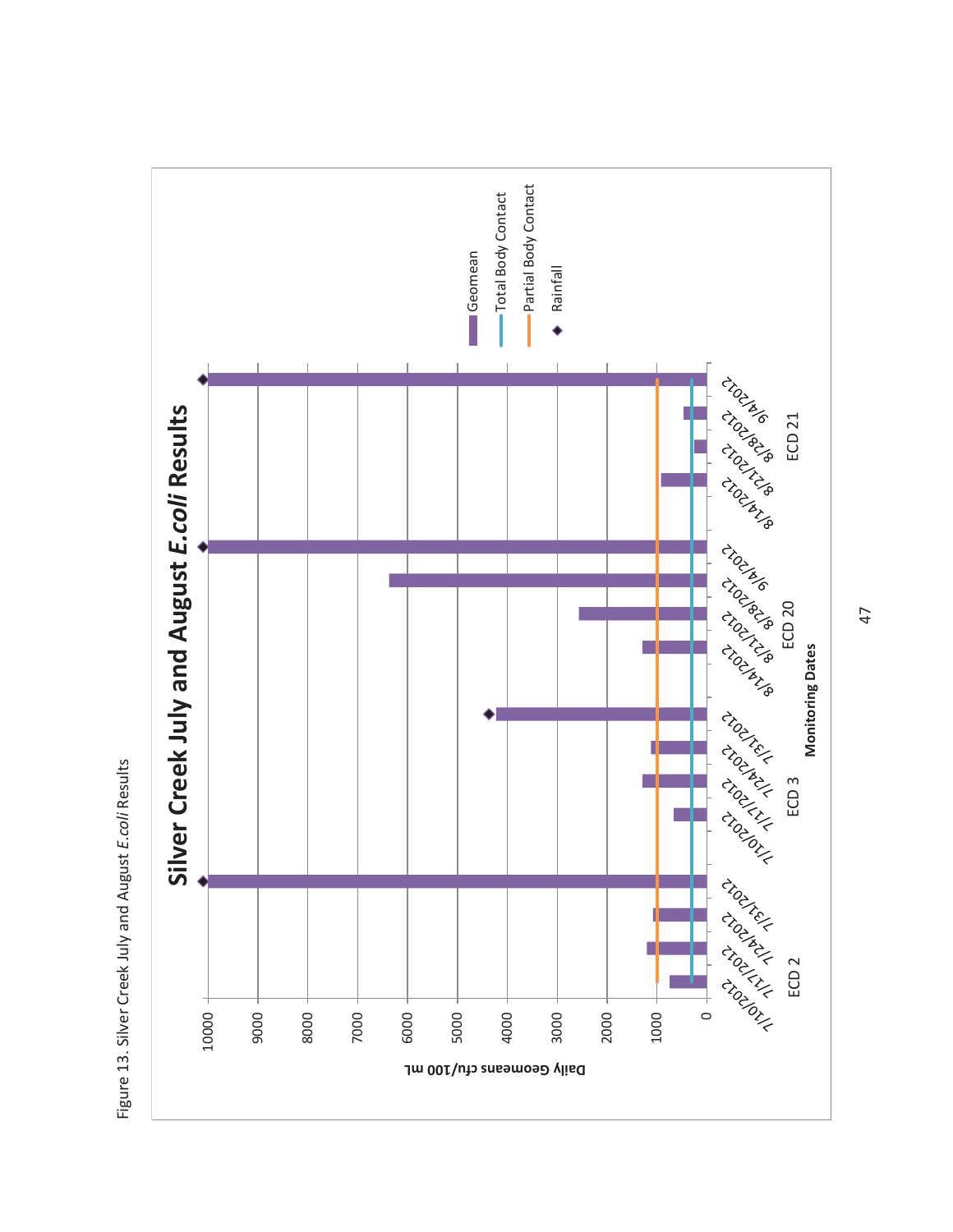### *ECD BST 2012*

ECD sites 3, 20, and 21 maintained high *E.coli* concentrations and were selected for follow-up BST analysis (Table 12). During sampling on 9/13/12 BST G did not exceed the WQS (207 cfu/100 mL daily geomean) and was not sampled for bovine or equine DNA (Table 12). BST site G tested negative for human markers (Table 12). BST site K tested positive for bovine and equine (Table 12). BST site J tested positive for bovine, equine and human markers (Table 12).

- BST site J (same location as ECD site 3)
- BST site K (same location as ECD site 20)
- **BST site G (same location as ECD site 21)**

|    | <b>Subwatershed: Silver Creek</b> |                     |                         |       |               |        |  |  |  |
|----|-----------------------------------|---------------------|-------------------------|-------|---------------|--------|--|--|--|
| ID | <b>Road Name</b>                  | <b>Creekshed</b>    | Geomean<br>(cfu/100 mL) | Human | <b>Bovine</b> | Equine |  |  |  |
| G  | Jacarnada Dr.                     | <b>Silver Creek</b> | 207                     |       | n/a           | n/a    |  |  |  |
|    | Windsor Hwy.                      | <b>Silver Creek</b> | 337                     |       | +             |        |  |  |  |
|    | Slee Dr.                          | <b>Silver Creek</b> | 2138                    |       |               |        |  |  |  |

#### Table 12. Silver Creek BST Results

Notes:

**Red=** exceeding total and partial body contact **Orange=** exceeding total body contact Plus sign (+)= Positive Presence Negative sign (-)= Negative Presence

See Appendix 19 for ECD's Silver Creek *E.coli* and BST Monitoring Sites Map.

#### *3.2.1.3.3.1 Silver Creek Subwatershed Summary*

*E.coli* data collection in Silver Creek was conducted by ECD and ICHD in 2012 (Table 13). It is important to note that monitoring by ECD took place on tributaries and ICHD monitored sites on the mainstem of the Grand River.

ECD monitored four sites on the tributaries with a total of 18 samples taken (Table 13). Of the tributary monitored sites, 17 samples exceeded TBC (94%) and 12 exceeded PBC (67%) (Table 13). ECD site 20 was the only site to exceed TBC and PBC 100% of the time.

Six wet weather samples were taken (Table 13), of those 100% of them exceeded TBC and PBC. Three of the samples had a daily geomean reaching the top of the scale at  $\geq$ 10,000 cfu/100 mL. All of the wet weather samples had a daily geomean over 900 cfu/100 mL. For all four sites, the highest *E.coli* concentration occurred during a rain event. Rainfall ranged from .04 inches-.63 inches (Table 13).

ECD monitored two sites for BST and both were found to have a presence of bovine and equine DNA (Table 13). Only one site marked positive for a presence of human sources (Table 13).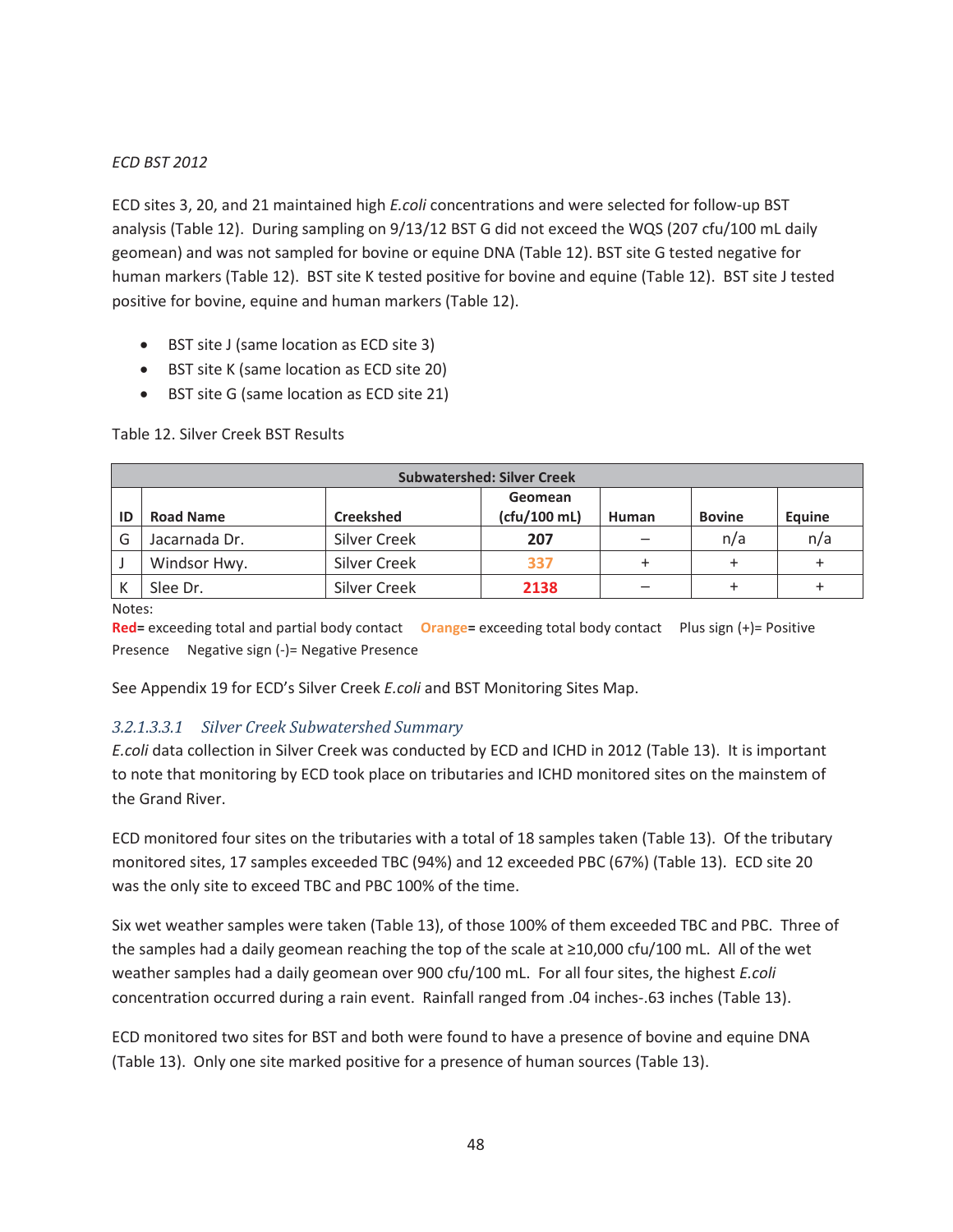ICHD monitored one site on the mainstem with a total of 20 samples taken (Table 13). None of the samples taken on the mainstem by ICHD exceeded TBC or PBC during dry or wet weather (Table 13).

|             | <b>Subwatershed: Silver Creek</b>                  |                                                      |                         |                                 |                                |                |  |
|-------------|----------------------------------------------------|------------------------------------------------------|-------------------------|---------------------------------|--------------------------------|----------------|--|
|             | 2012 Data Collection                               |                                                      |                         |                                 |                                |                |  |
|             | <b>Total Body</b><br>Contact<br><b>Exceedances</b> | <b>Partial Body</b><br>Contact<br><b>Exceedances</b> | Total<br><b>Samples</b> | <b>BST</b><br>Presence          | <b>Wet Weather Exceedances</b> | Rainfall       |  |
|             |                                                    |                                                      |                         | Equine,<br><b>Bovine</b><br>and |                                |                |  |
| <b>ECD</b>  | 17                                                 | 12                                                   | 18                      | Human                           | 6 out of 6 samples             | .04-.63 inches |  |
| <b>ICHD</b> | 0                                                  | 0                                                    | 20                      | n/a                             | 0 out of 7 samples             | .01-.42 inches |  |

Table 13. Silver Creek 2012 *E.coli* Data Collection Summary

## 3.2.1.3.4 Carrier Creek

*Results and Summary* 

*E.coli* data collection in 2012 was conducted by ICHD on the mainstem of the Grand River (Table 14). Four sites were monitored with a total of 80 samples taken (Table 14). Of those samples 15 exceeded TBC (19%) and six exceeded PBC (7.5 %) (Table 14). Twenty-eight wet weather sampling events occurred with six of them exceeding TBC and/or PBC (Table 14). Rainfall ranged from .01 inches-.42 inches (Table 14).

TBC exceedances ranged from a daily geomean of  $312\text{-}2,400$  cfu/100 mL (top of scale used). PBC exceedances ranged from a daily geomean of  $1,523-2,400$  cfu/100 mL (top of scale used).

Table 14. Carrier Creek 2012 *E.coli* Data Collection Summary

|             | <b>Subwatershed: Carrier Creek</b>                        |                                                      |                         |                        |                                |                |  |
|-------------|-----------------------------------------------------------|------------------------------------------------------|-------------------------|------------------------|--------------------------------|----------------|--|
|             | <b>2012 Data Collection</b>                               |                                                      |                         |                        |                                |                |  |
|             | <b>Total Body</b><br><b>Contact</b><br><b>Exceedances</b> | <b>Partial Body</b><br>Contact<br><b>Exceedances</b> | Total<br><b>Samples</b> | <b>BST</b><br>Presence | <b>Wet Weather Exceedances</b> | Rainfall       |  |
| <b>ICHD</b> | 15                                                        | b                                                    | 80                      | n/a                    | 6 out of 28 samples            | .01-.42 inches |  |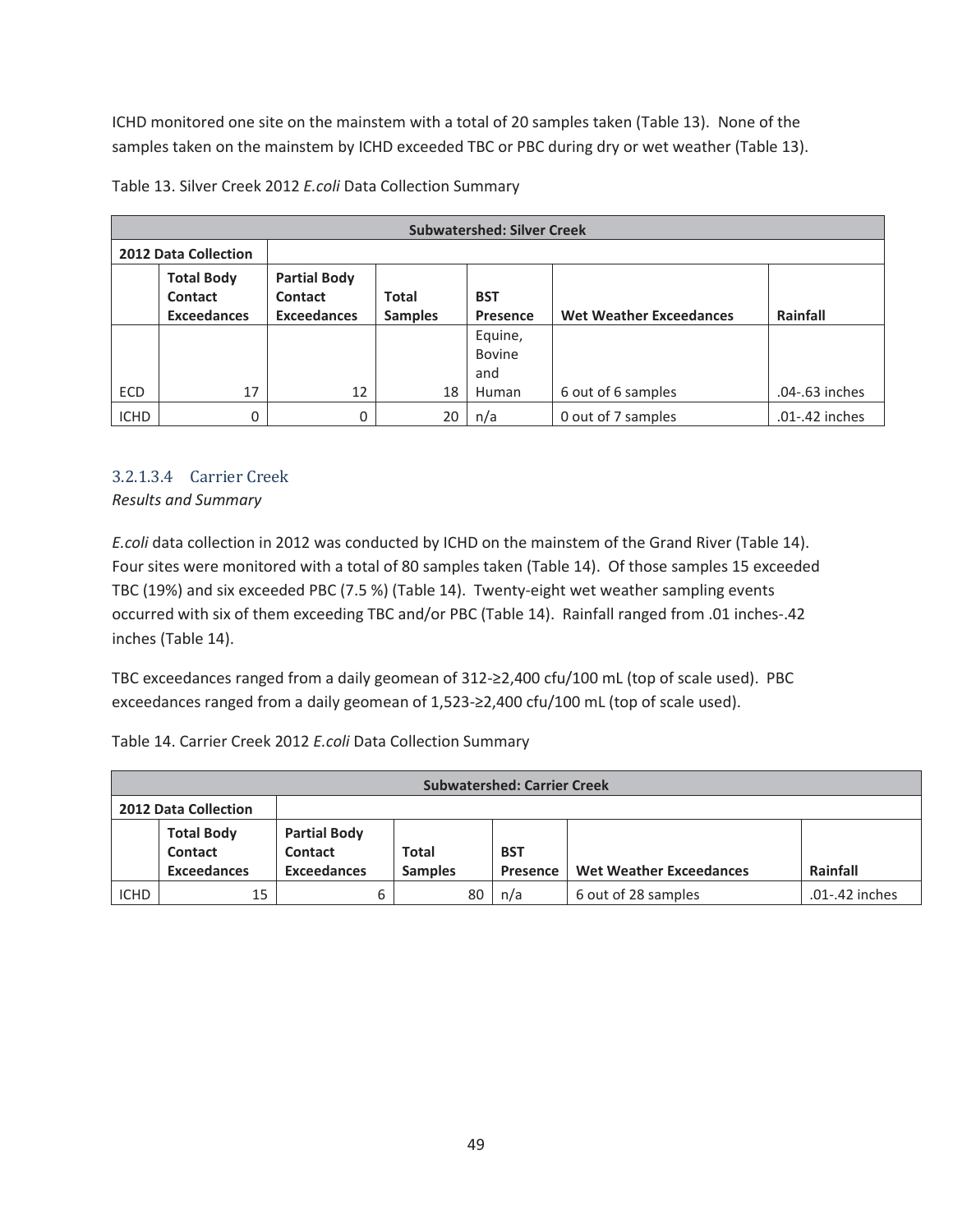## **3.3 Biological Monitoring**

Staff and volunteers from Mid-Michigan Environmental Action Council, Ingham Conservation District, and ECD, collected and enumerated macroinvertebrate samples throughout June of 2012 at 22 sites throughout the watershed. MDEQ completed biological surveys in 2001 and found evidence of sediment and silt covering existing habitat and affecting macroinvertebrate communities in Picket Drain and Sebewa Creek. The collection and identification of macroinvertebrates and ranking of each site was conducted in accordance with the MiCorps protocol.

Macroinvertebrate data was collected to give a baseline indicator of stream health throughout the Watershed. Macroinvertebrates are sensitive to changes in stream quality such as sediment, temperature, and dissolved oxygen. Certain species are more or less tolerant to pollutants or poor stream quality. Each site was given a cumulative score based on the number and diversity of species found. This score correlates with a ranking of excellent, good, fair, or poor. Additional site data was collected regarding wildlife observed substrate and embeddedness. Embeddedness records the percentage of the substrate rocks in the river channel that are covered in sediment. This measures the amount of sedimentation at the site.

See Appendix 20 for ECD's Macroinvertebrate Monitoring Sites Map.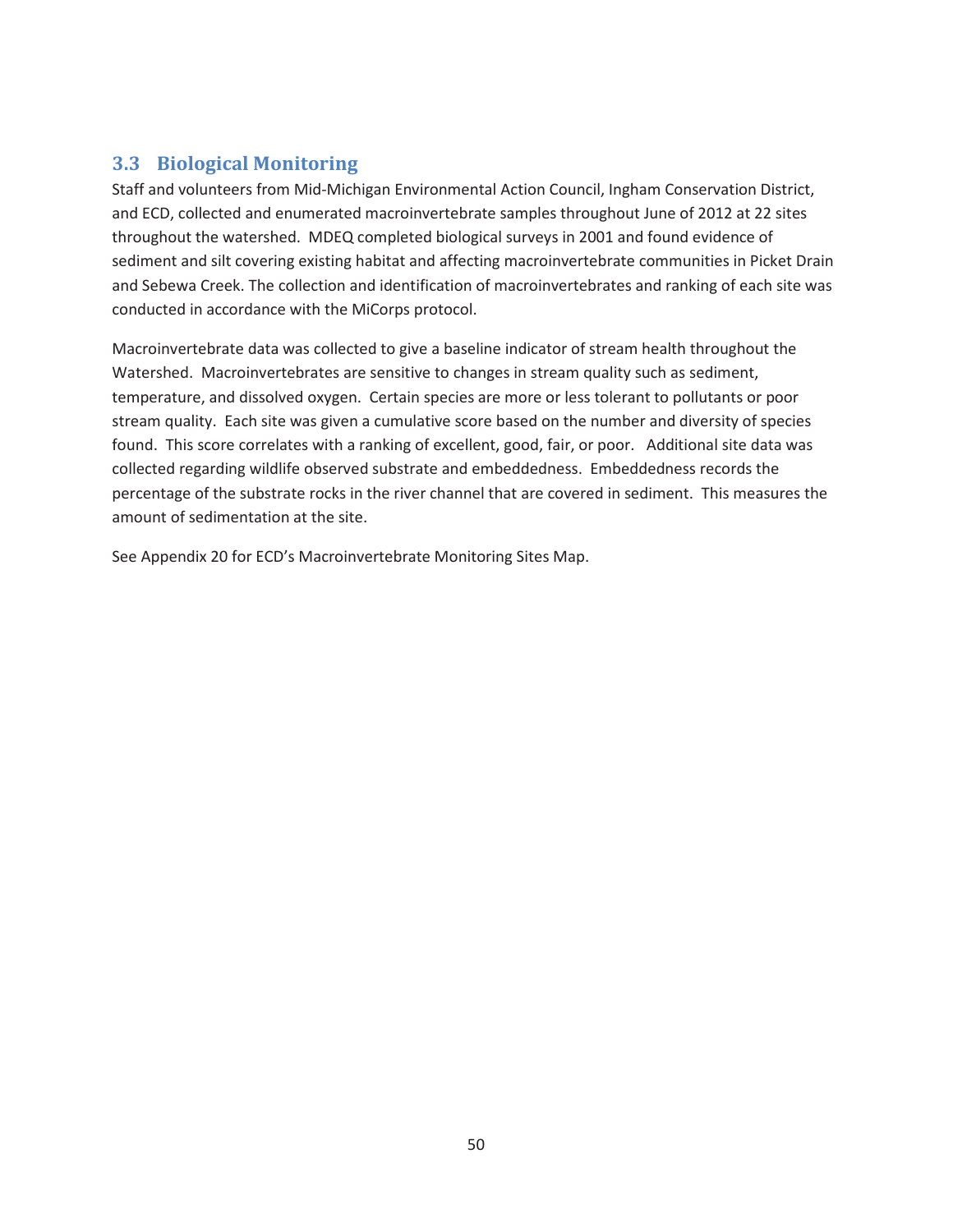| <b>Site</b>    | <b>Subwatershed</b>            | <b>Score</b> | Rank      | <b>Embeddedness</b> |
|----------------|--------------------------------|--------------|-----------|---------------------|
| $\mathbf{1}$   | <b>Silver Creek</b>            | 27           | Fair      | >50%                |
| $\overline{2}$ | <b>Silver Creek</b>            | 35           | Good      | $0 - 25%$           |
| 3              | <b>Silver Creek</b>            | 22           | Fair      | $0 - 25%$           |
| 4              | Skinner-Extension Drain        | 36           | Good      | 25-50%              |
| 5              | <b>Skinner-Extension Drain</b> | 22           | Fair      | $0 - 25%$           |
| 8              | Skinner-Extension Drain        | 27           | Fair      | >50%                |
| 9              | <b>Skinner-Extension Drain</b> | 28           | Fair      | $0 - 25%$           |
| 10             | <b>Skinner-Extension Drain</b> | 26           | Fair      | >50%                |
| 6              | Columbia Creek                 | 40           | Good      | $0 - 25%$           |
| 7              | Columbia Creek                 | 16           | Poor      | >50%                |
| 11             | Sandstone Creek                | 52           | Excellent | 25-50%              |
| 12             | Sandstone Creek                | 42           | Good      | >50%                |
| 13             | Frayer Creek                   | 33           | Fair      | $0 - 25%$           |
| 14             | Frayer Creek                   | 24           | Fair      | 25-50%              |
| 15             | <b>Frayer Creek</b>            | 36           | Good      | $0 - 25%$           |
| 16             | Cryderman Lake Drain           | 31           | Fair      | 25-50%              |
| 17             | Cryderman Lake Drain           | 24           | Fair      | >50%                |
| 18             | <b>Winchell Union Drain</b>    | 47           | Good      | $0 - 25%$           |
| 19             | <b>Winchell Union Drain</b>    | 36           | Good      | >50%                |
| 20             | Sebewa Creek                   | 28           | Fair      | 25-50%              |
| 21             | Sebewa Creek                   | 45           | Good      | $0 - 25%$           |
| 22             | Sebewa Creek                   | 34           | Good      | $0 - 25%$           |

Table 15. Macroinvertebrate Monitoring Results

The highest-ranking site was #11, Willow Highway in Sandstone subwatershed, with a score of 52 (excellent). Nine sites ranked as good, with 11 sites ranking as fair (Table 15). The lowest ranking site was #7, Eifert Road in Columbia Creek subwatershed with a score of 16 (poor) (Table 15). Site #7 also had >50% embeddedness, meaning that the low score may be due to sediment (Table 15). For the *E. Coli* TMDL reach subwatersheds: Skinner Extension Drain had four sites out of five ranking as Fair quality and Silver Creek had two sites out of three ranking as fair (Table 15).

Overall, the sites ranged in embeddeddness from 0 -25% to >50% (Table 15). Of the 22 sites, 45% (10 sites) of the sites had a 0-25% score, 23% (5 sites) scored from 25-50%, and 32% (7 sites) scored greater than 50% embeddedness (Table 15). Sediment is a suspected pollutant in the Watershed, and can contribute to *E.coli* loading through transport.

Future data collection can show changes in macroinvertebrate scores over time, which can indicate stream improvement or degradation.